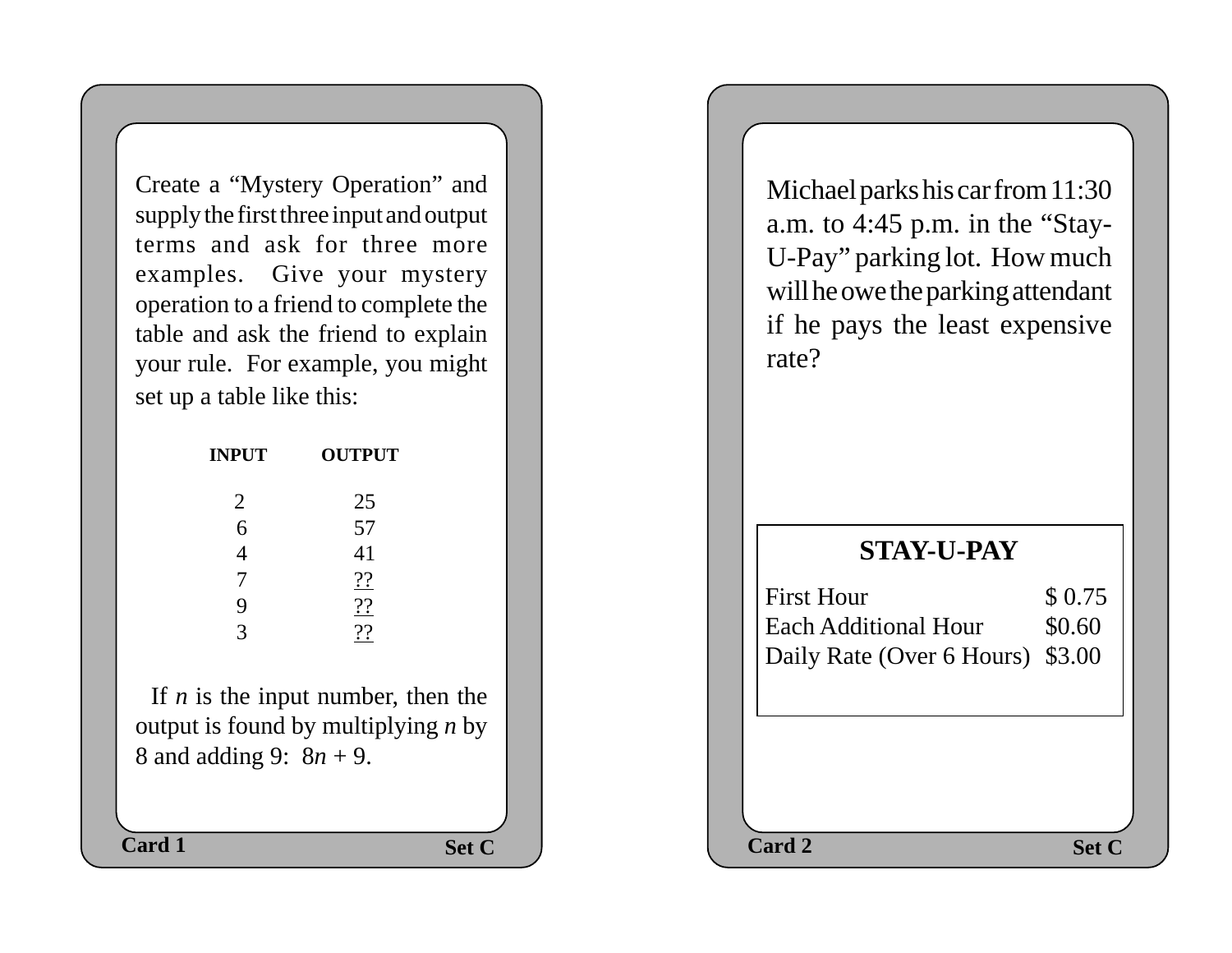

Tyrone was born 62 months before Michael. Alba was born 11 months after Michael, in March 1981. What are the birth months and years for the three friends?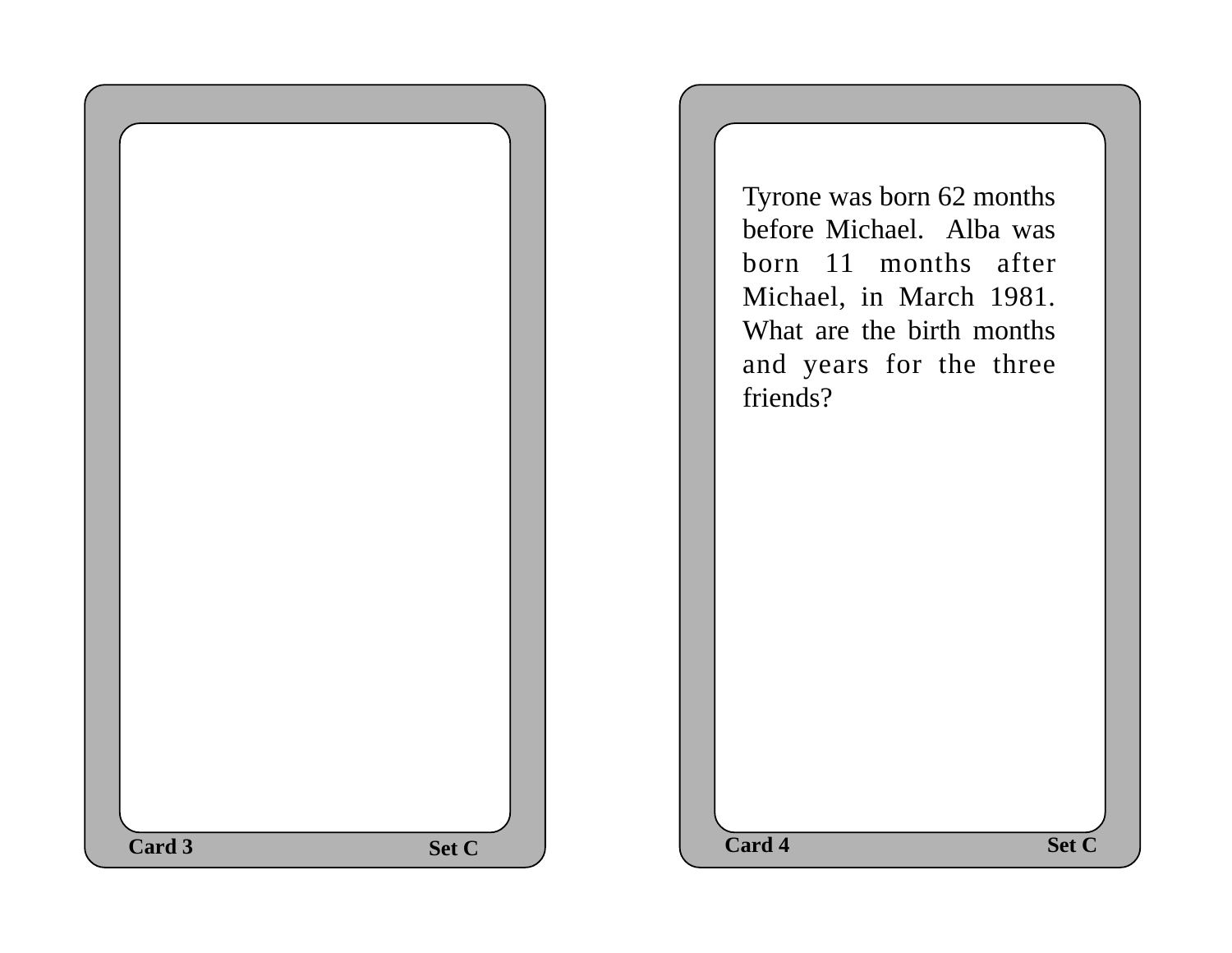Describe how to fold this "map" so that the numbered sections lie on top of each other in order from 1 to 8.



At **BizBiz Pizza** the token machine takes one-dollar and five-dollar bills. The owner of Biz Biz knows that kids will want to come back if they have tokens left over.

Devise a plan to determine how many tokens can be purchased with one- and five-dollar bills plus how many tokens each game requires to be played. Explain why you think your plan would be likely to leave kids with extra tokens.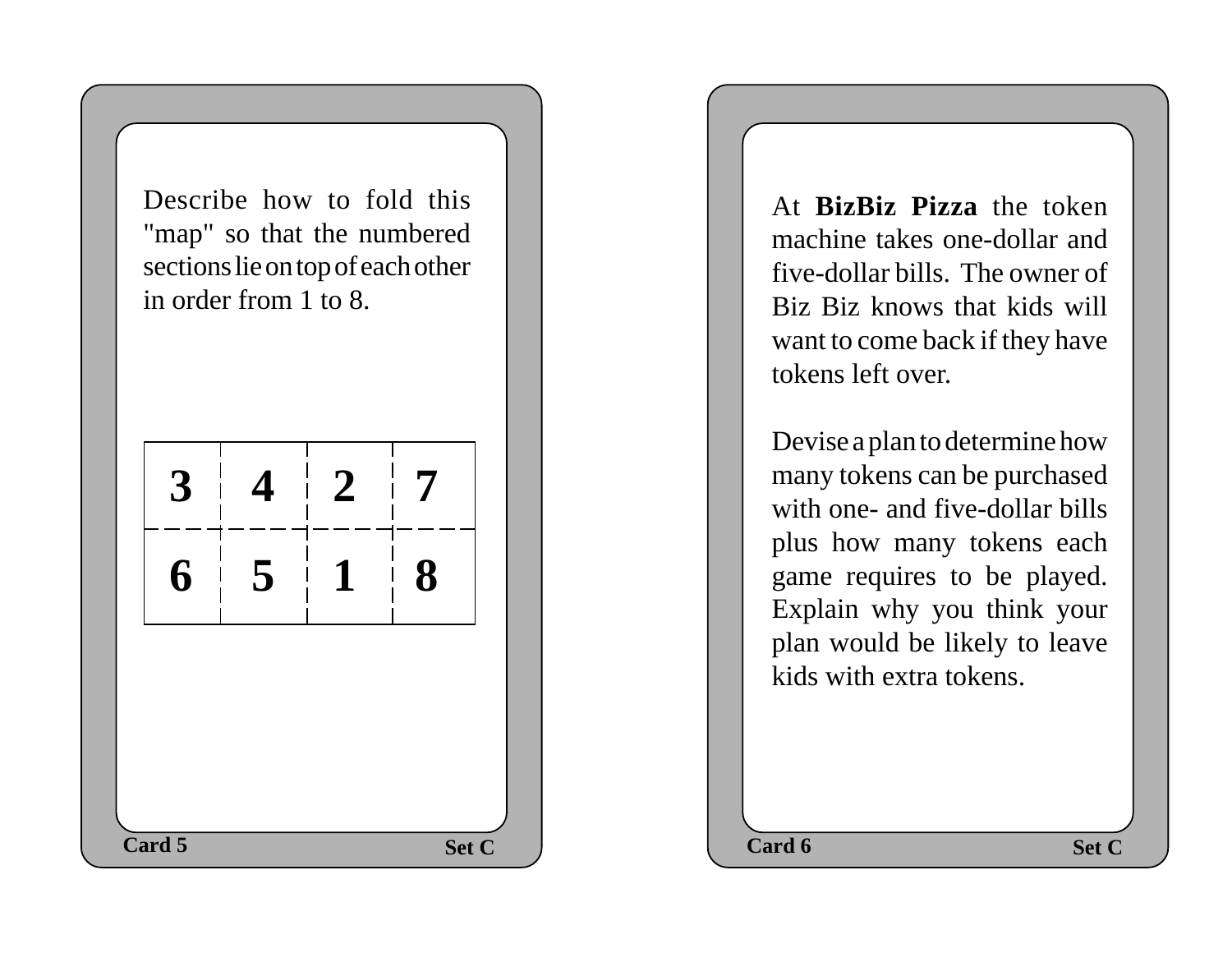

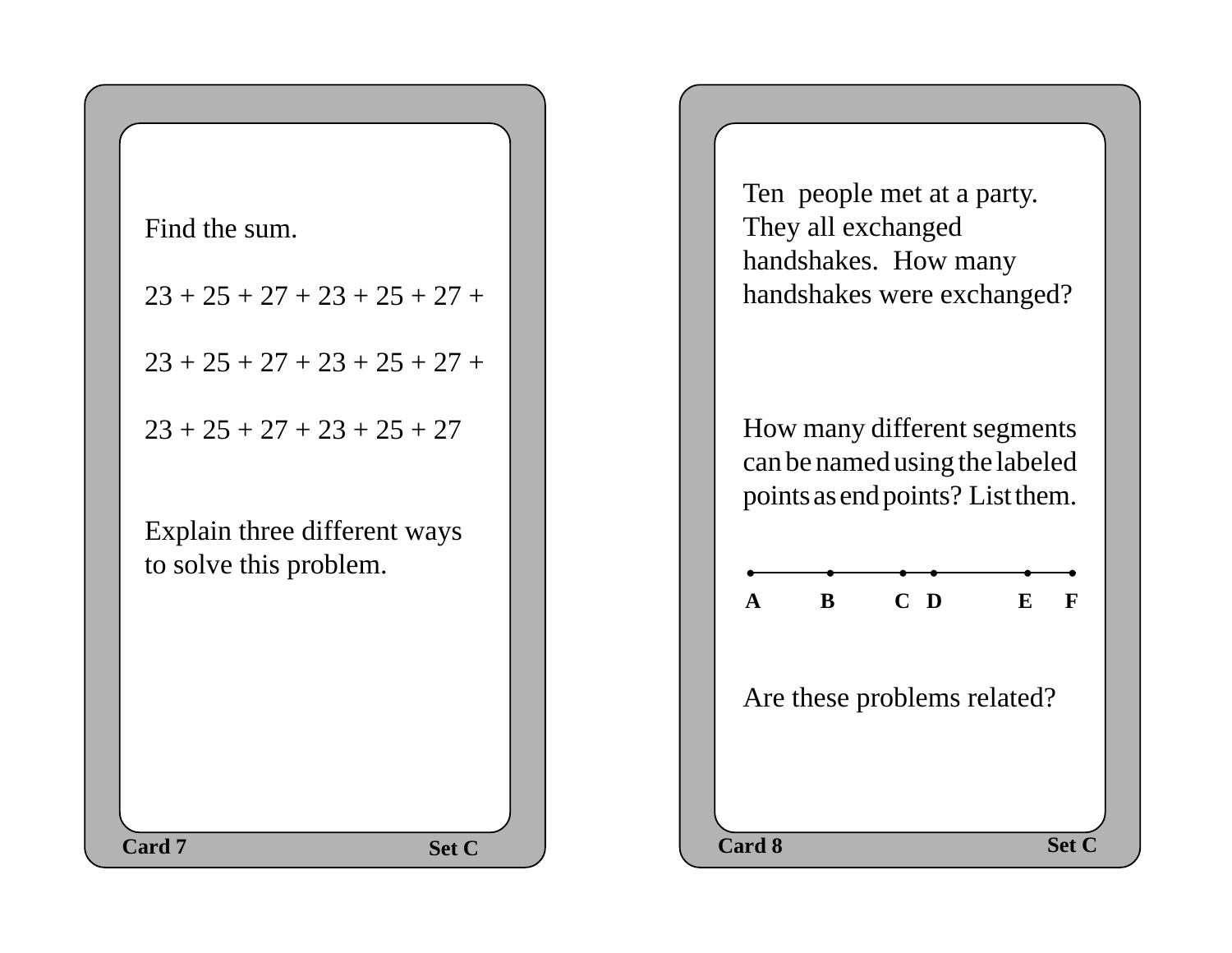Place the first six counting numbers in the circles so that the sum on each side of the triangle is 9.



Is it possible to use the numbers 4 to 9 to make the sum of each side the same?

Bob's Super Ball bounces exactly half the height from which it is dropped. He drops the ball from the top of a building that is 64 meters tall. How high will the ball bounce on its 7th bounce?

**Set C**  $\qquad$  **Card 10 Set C Card 9 Card 10 Card 10 Card 10**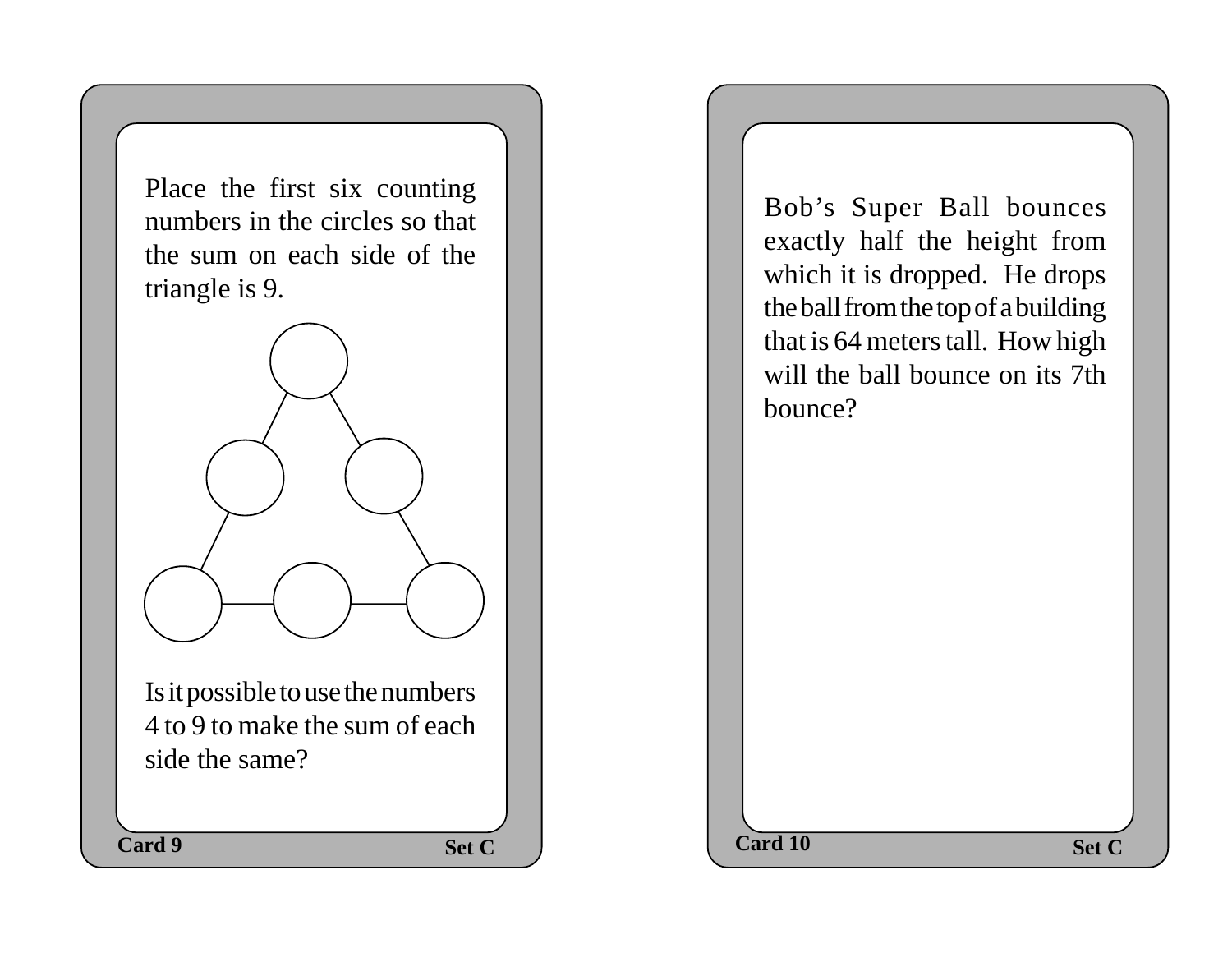What is the area of each black and white piece if the whole square measures 20 cm on each side? Explain how you got your answer.



The cost of making money varies from coin to coin:

Pennies 0.8 cents each Nickels 2.9 cents each Dimes 1.7 cents each Quarters 3.7 cents each Half dollars 7.8 cents each

What is the cost of making \$5.00 worth of each coin?

With a partner, prepare a presentation to discuss this task: Your office has been directed to eliminate the minting of one kind of coin. What is your proposal?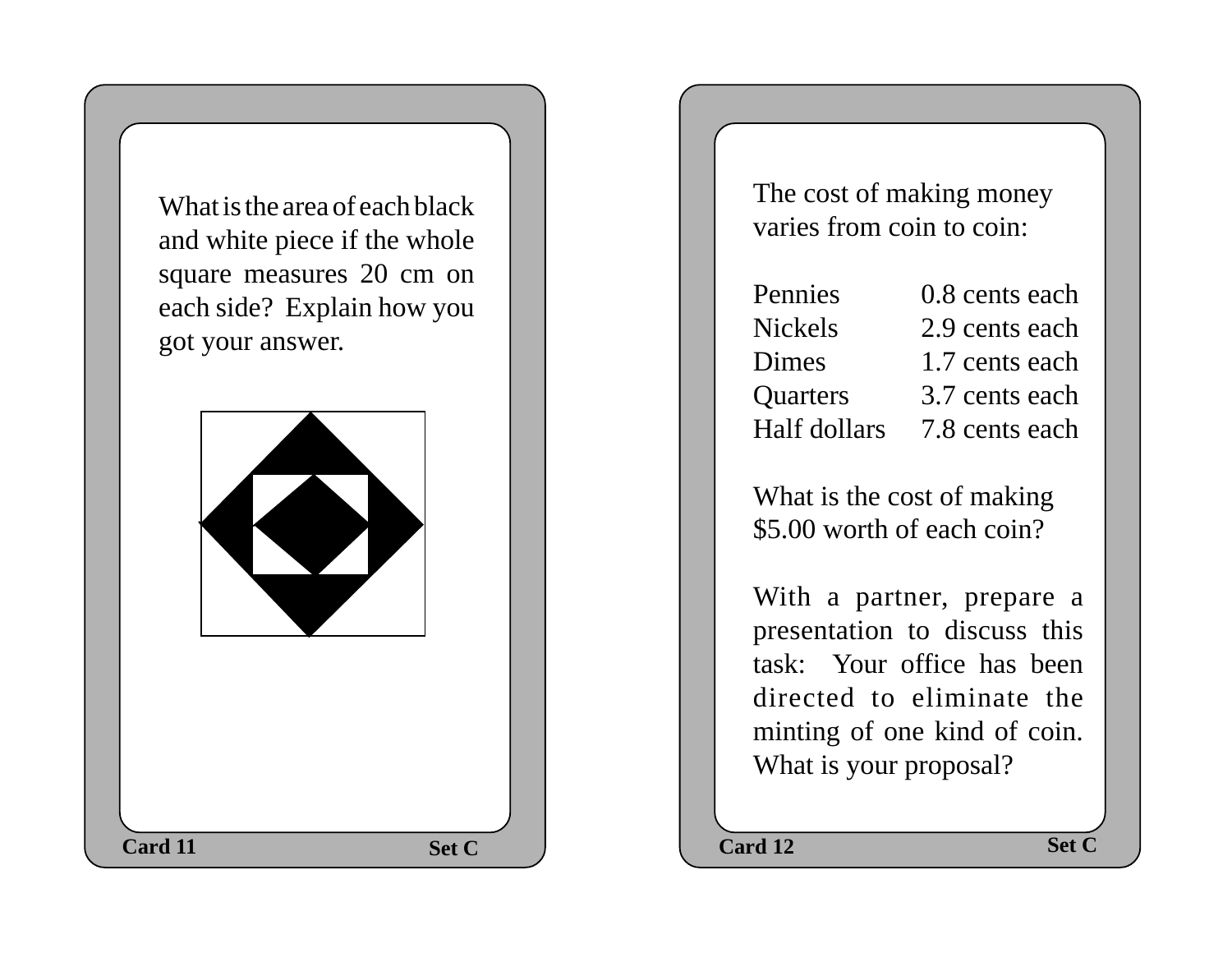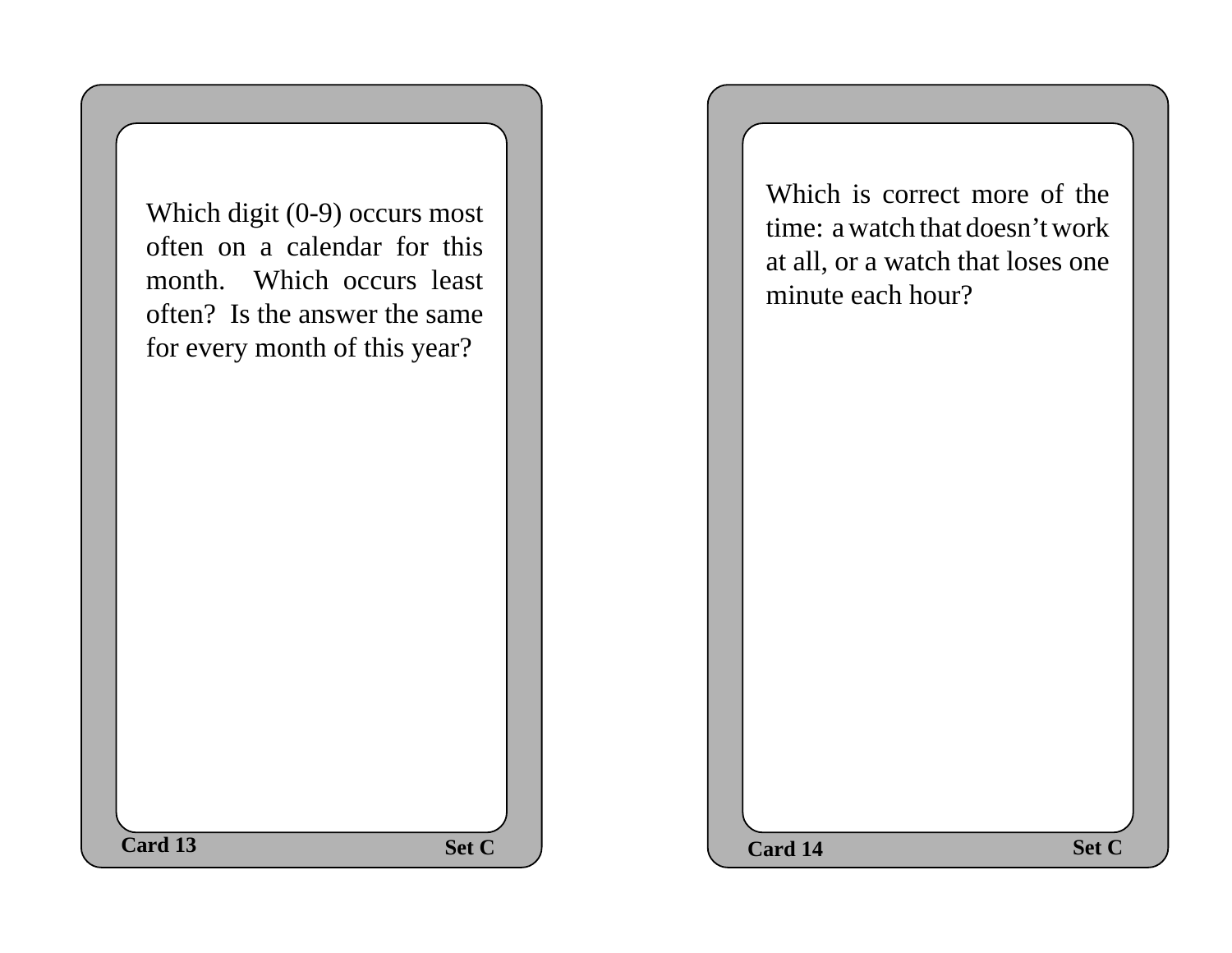Color this square so that onehalf is green, one-third is yellow and and the rest is brown. Each triangle should be just one color. Make any pattern you like. How much of the square is brown?



What information about the people in this room would fit these graphs? Title and label the graphs.

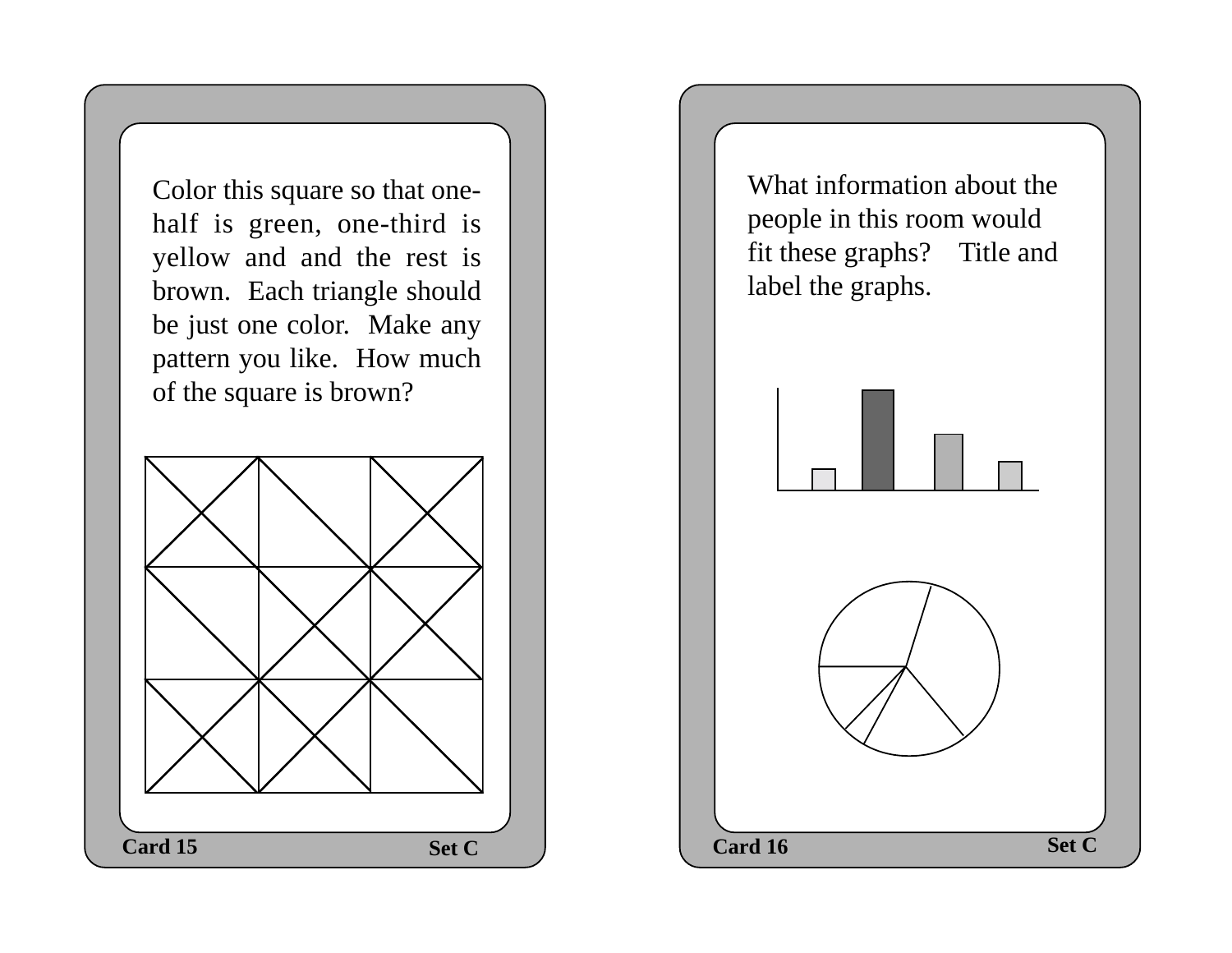



Eight one-inch cubes are put together to make a "T". If the complete figure is painted blue, how many cubes have exactly four blue faces?



How are the remaining cubes painted?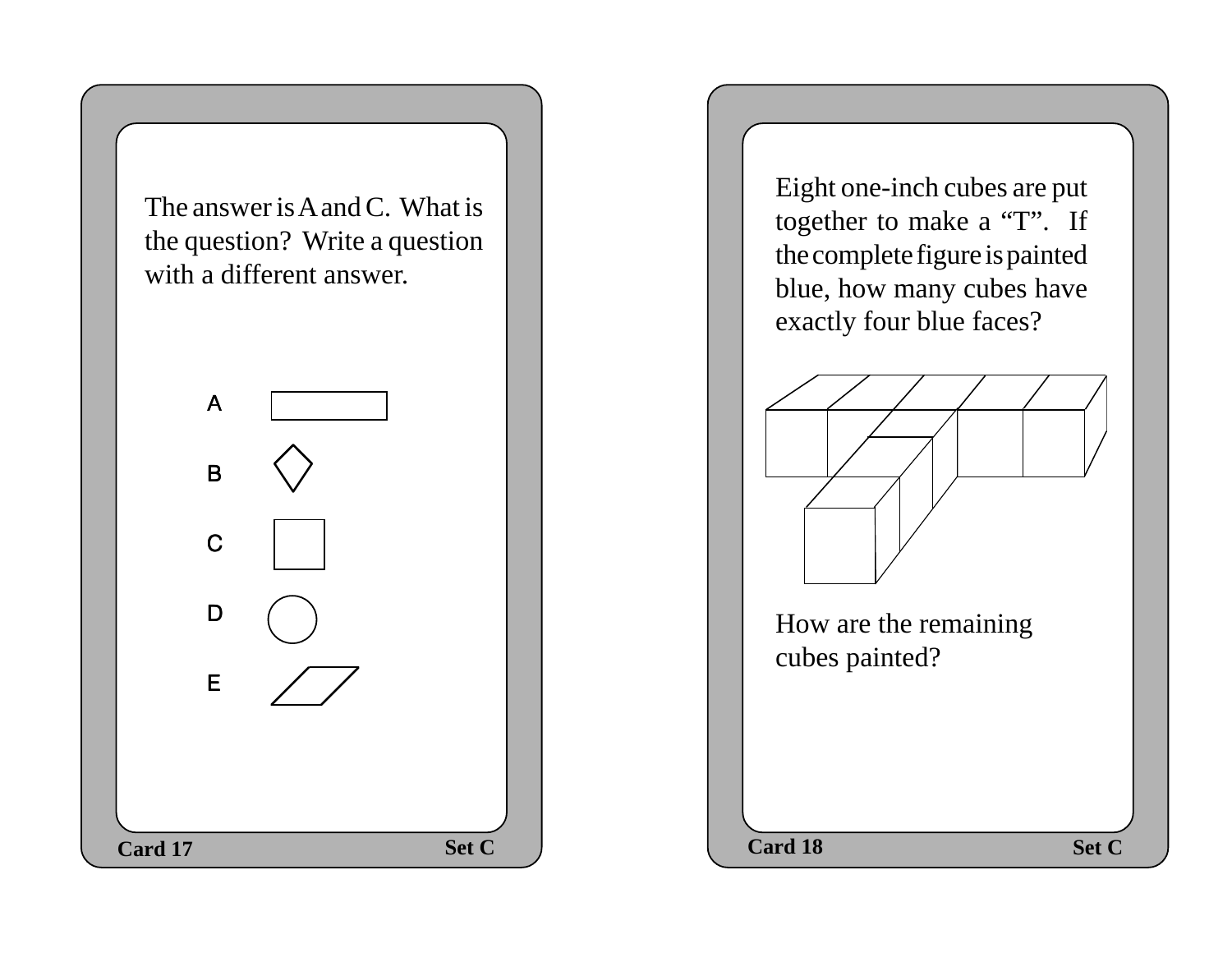**Set C**  $\qquad$  **C**  $\qquad$  **Card 20 Set C** The first term of an arithmetic sequence is 4 and the 10th term is 58. List the first 10 terms of the sequence. What if the first term is 9 and the 10th term is 90? What would the sequence be? **Card 19 Card 20 Card 20** 

If the first day of a certain month is Thursday, what day of the week is the 21st day of the same month? On what day of the month will the 17th day be? If the first day of a new year falls on a Monday, what day of the week will February 14 fall on?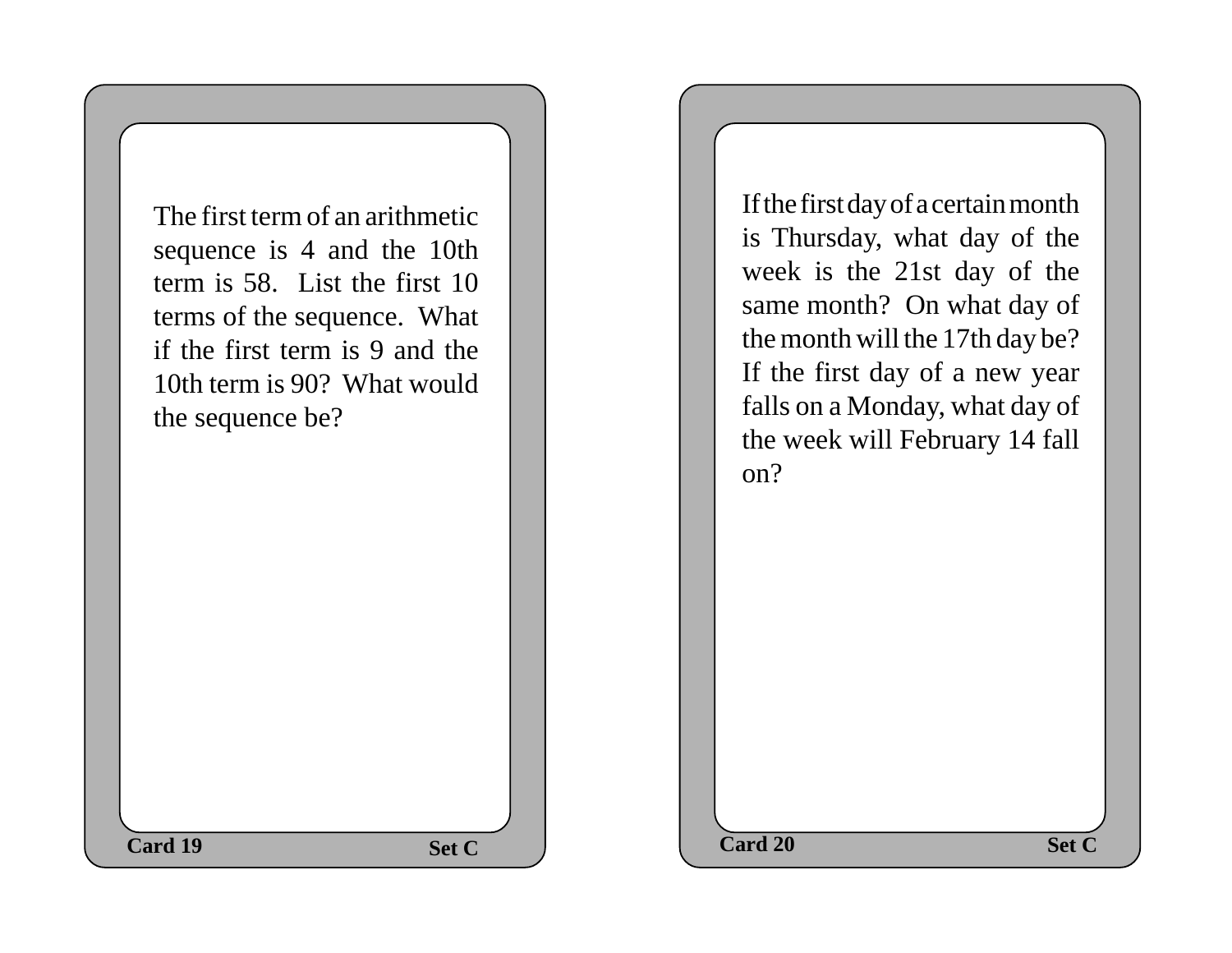A lizard is 100 feet away from the tree he wanted to climb. At the end of the first minute he has traveled half of the distance to the tree. At the end of the second minute he has traveled half of the remaining distance. At the end of the third minute he has traveled half of that remaining distance.

How long will it take him to reach the tree if he continues this pattern of travel?

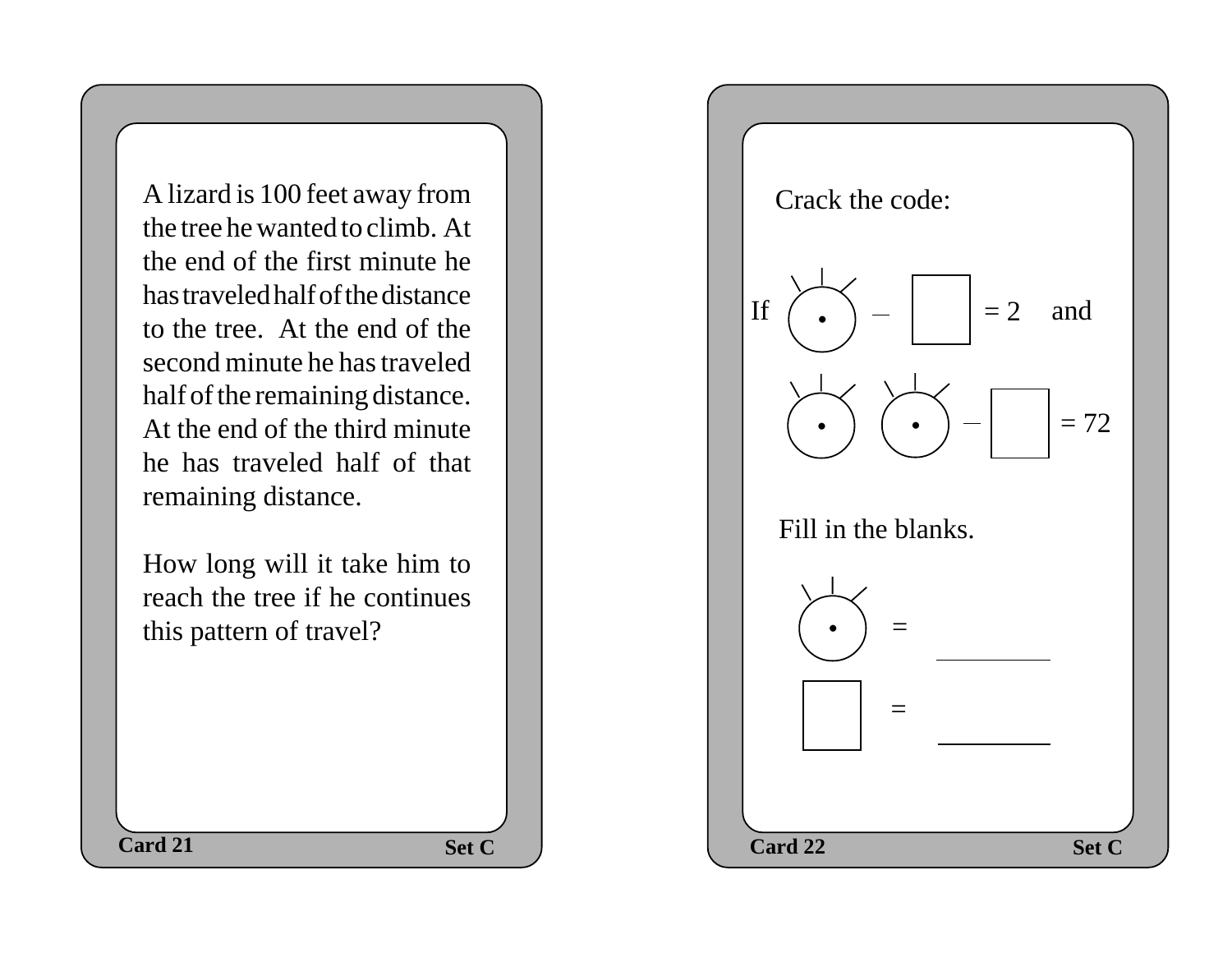If you continue this pattern: ababbabbabbbb. . . what will be the 100th letter?

Which number does not belong: 1, 2, 4, 8, 12, 16? Explain your answer.

Can you justify more than one possible response?

What is the greatest number of 4-inch by 6-inch rectangular pieces of glass, for inserting into picture frames, that can be cut from a rectangular sheet of glass that measures 2 feet by 4 feet?

**Set C**  $\qquad$  **Card 24 Set C Card 23 Card 24 Card 24**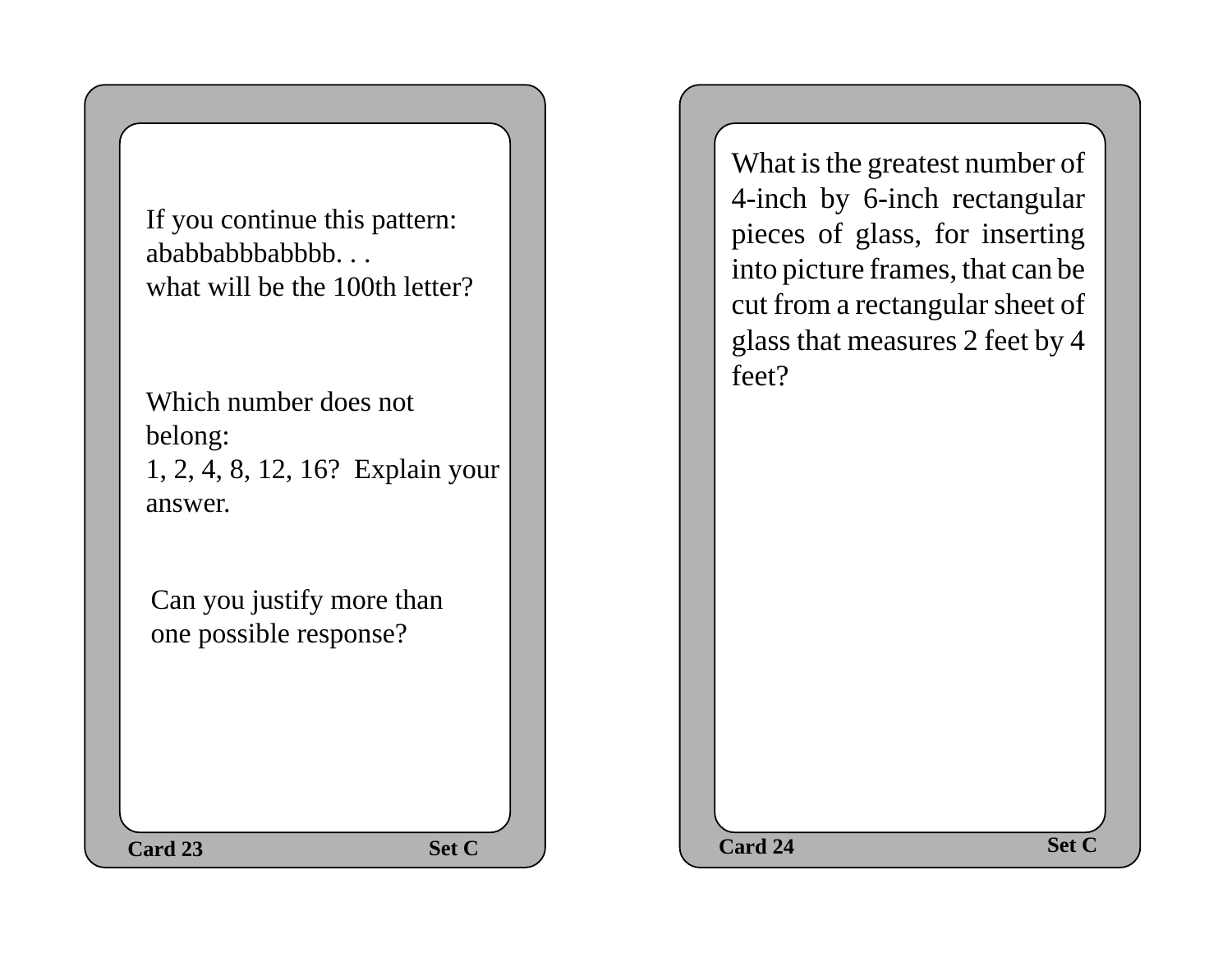A book has 600 pages which are numbered 1, 2, 3 and so on. How many times does the digit 5 appear in the page numbers?

The sum of two page numbers is 325. When you open the book at these pages, what is the page number of the right hand page?

There are 16 toothpicks in this design. Remove four toothpicks so that only four congruent triangles remain.

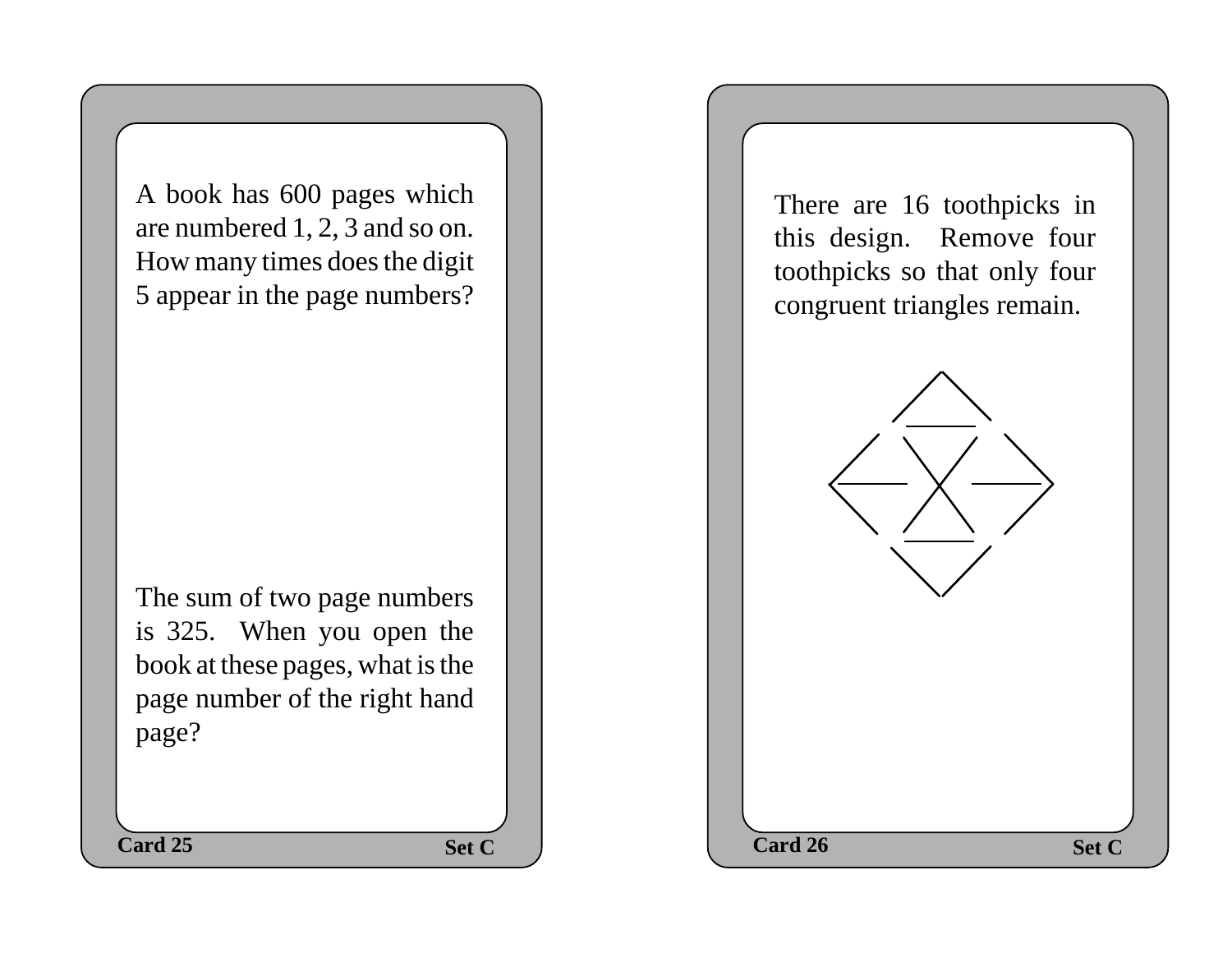Debra bought five pieces of gold chain with four links in each piece to make a necklace If a jeweler charges \$3 to open a link and \$4 to close a link what should she ask the jeweler to do in order to pay the smallest amount to make her necklace?

## $3^0 = 1$ ,  $3^1 = 3$ ,  $3^2 = 9$ ,  $3^3 = 27$ ,  $3^4 = 81, ...$

These products have 1, 3, 9, and 7, respectively, in the ones place. If you compute  $3^{15}$ , what number will be in the one's place?

Is there a similar pattern for  $4^0$ ,  $4^1$ ,  $4^2$ ,  $4^3$ ,  $4^4$  ...?

If so, what is the digit in the one's place for 420 ?

**Card 27 Set C Card 28 Set C**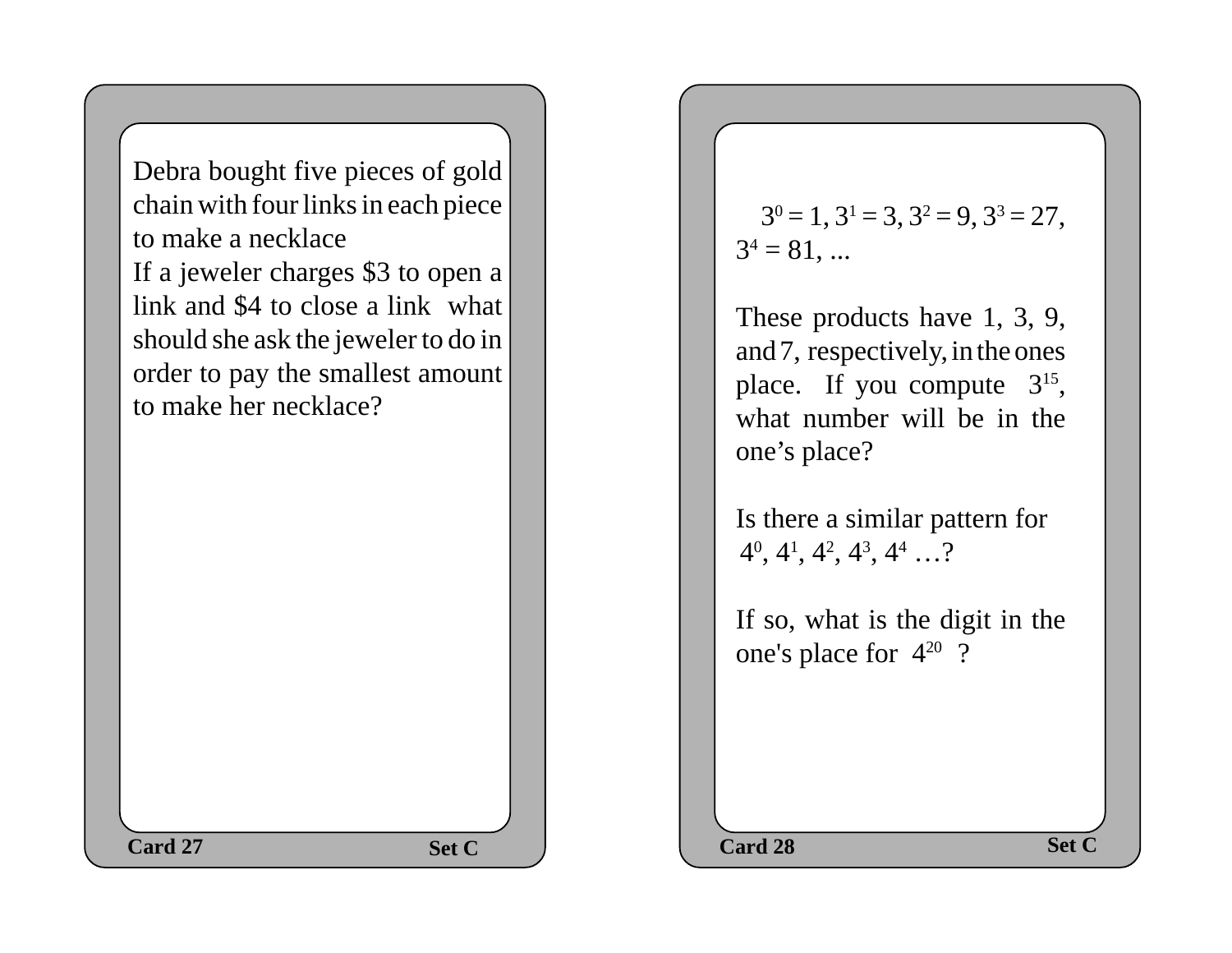George bought a Christmas tree to put in his living room. He paid \$50 for the tree. After he took it home, he realized it was too tall and sold it to his neighor for \$60. His neighbor put lights on the tree and then decided the tree was too wide for the room. George looked at the tree again and offered to buy the tree back for \$70. George cut two feet off the bottom of the tree and when he stood it up, he was no longer pleased with the tree. He sold it for \$80 to another neighbor. What was George's financial outcome from this venture?

A 3 x 3 x 5 cm rectangular prism is painted orange on all sides. Draw the figure. If the prism is cut into one cm cubes, how many cubes are there? How many of the small cubes are painted orange on six faces? five faces? four faces? three faces? two faces? one face? no faces?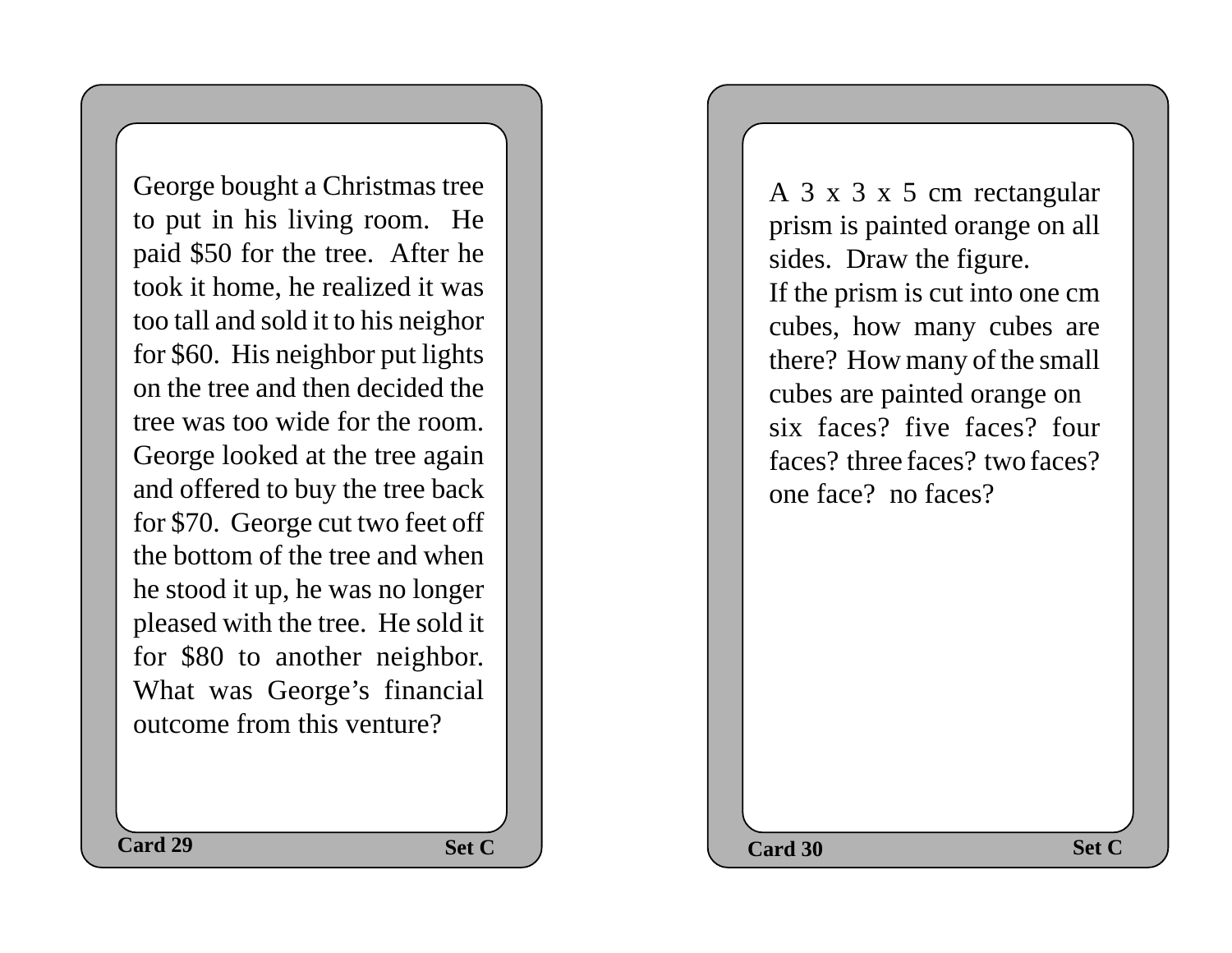**Bob's Bicycle Shop** assembled some tricycles and go-carts. The total number of tricycles and go-carts was 30 and Bob used 103 wheels in all. How many go-carts did Bob make?

Working alone, Johnny can build a model airplane in two hours. It takes Sherry three hours to complete a similar model. How long would it take Johnny and Sherry working together to complete an airplane?

**Set C**  $\qquad$  **Card 32 Set C Card 31 Card 32 Card 32**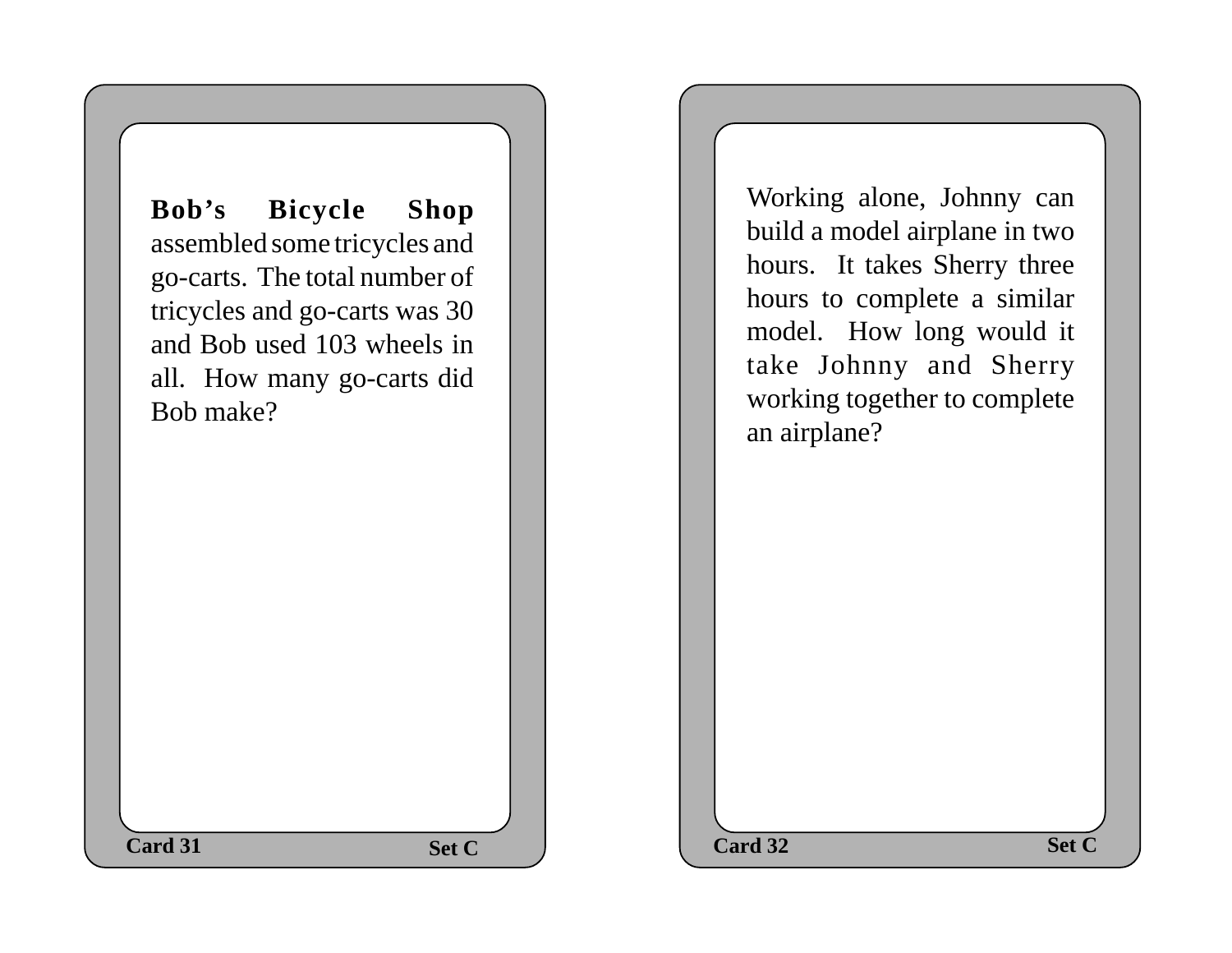Bill and Rosa have only nickels and dimes. Rosa has 75 cents and Bill has 90 cents. Each has the same number of coins and Bill has the same number of dimes as Rosa has nickels. How many nickels does Rosa have?

While writing the date 6/15/90 (June 15, 1990), James noticed that the month (6) times the day (15) equalled the year (90).

There are four other dates in 1990 that fit this equation. Find and list them.

What do Bastille Day and Christmas Eve in any year have in common? How many dates fit this pattern?

**Set C**  $\qquad$  **Card 34 Set C Card 33 Card 34 Card 34**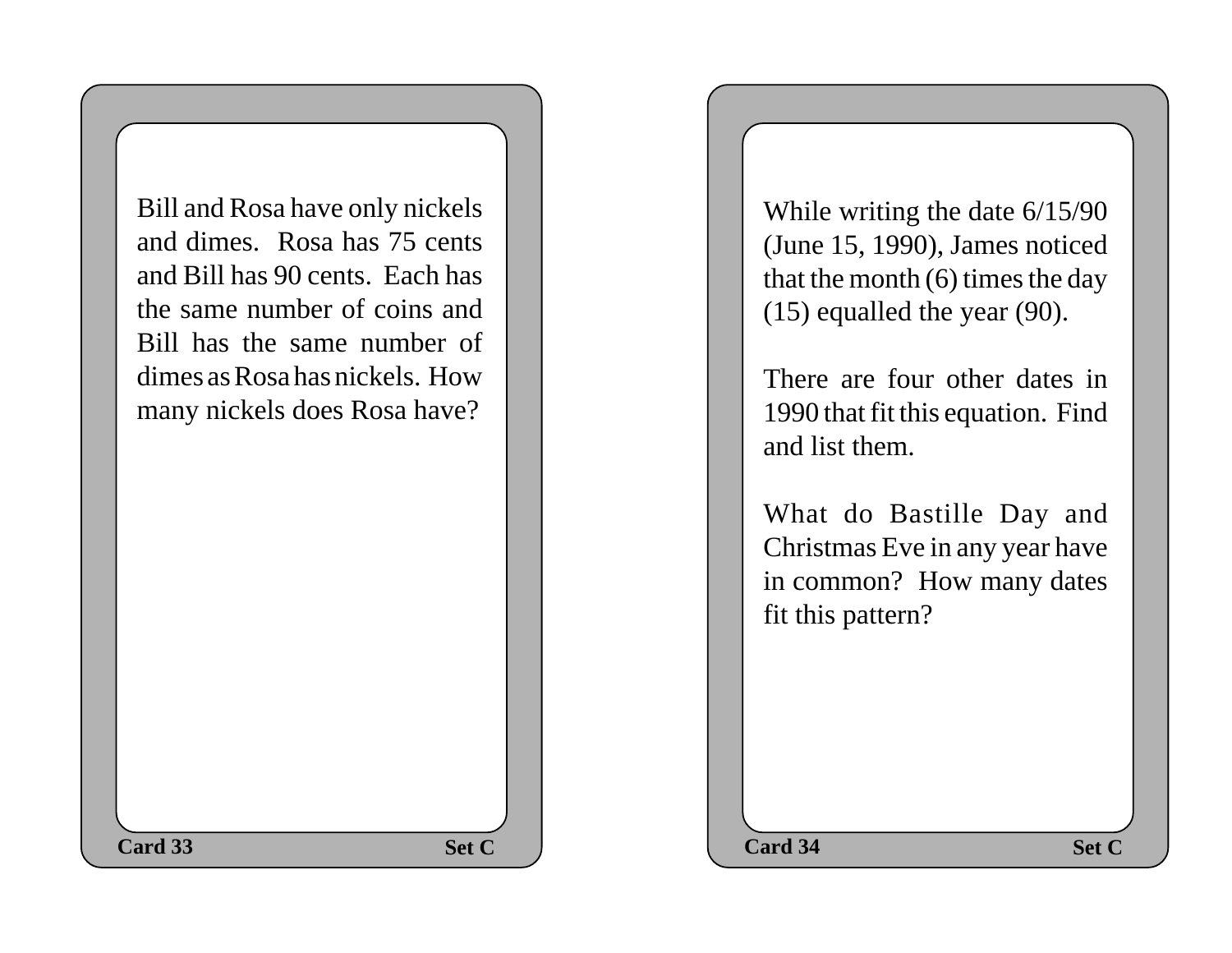

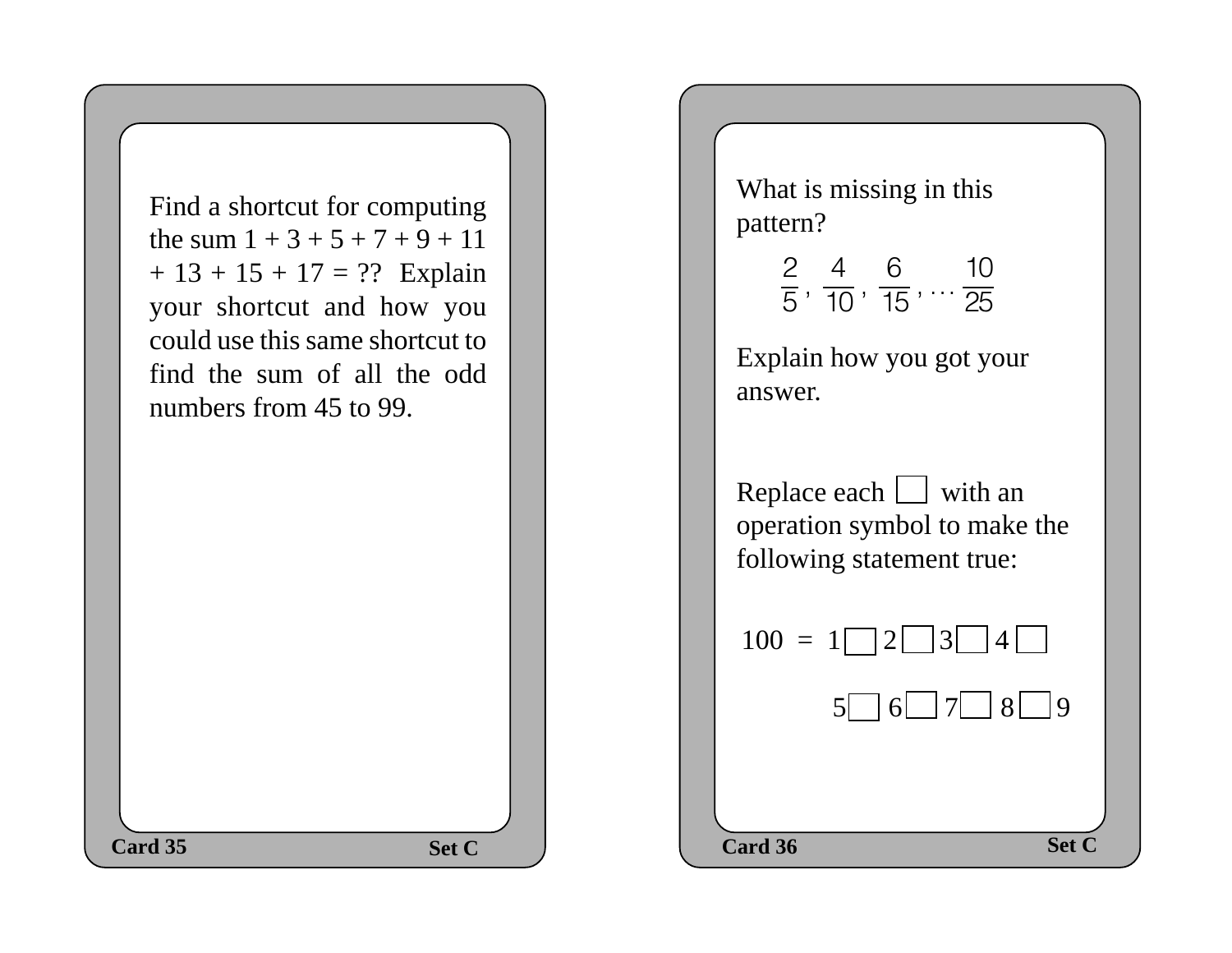How many people must be gathered together to be certain that two people of the group have birthdays that fall in the same month? Why?

How old will you be, in days, on January 1, 2002?

**Set C**  $\qquad$  **Card 38 Set C**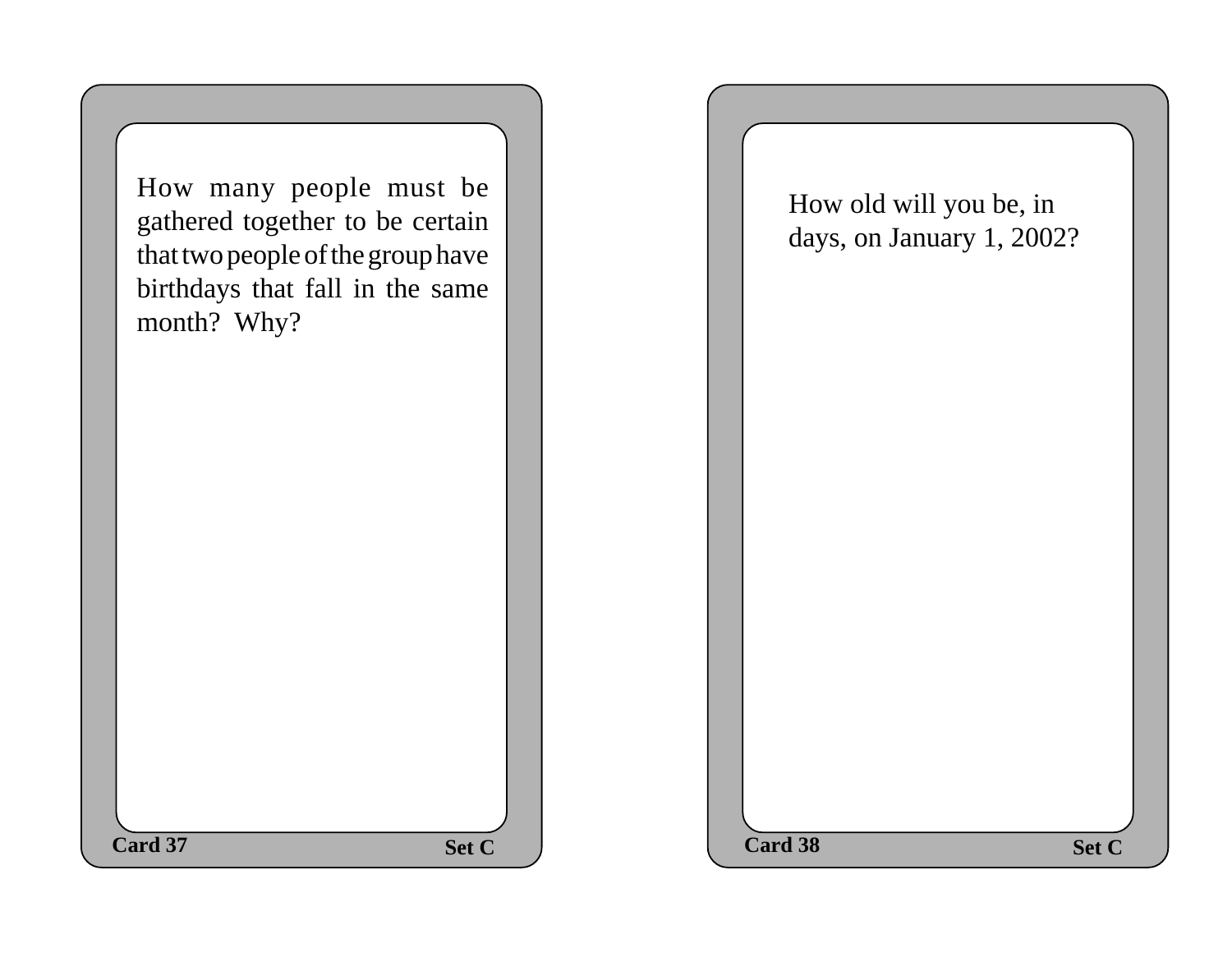Michael Jordan, James Worthy, Scott Williams, Brad Daugherty and Sam Perkins all played basketball at UNC-Chapel Hill. If they play in a one-on-one tournament, how many games would have to be played for every player to play the others once?

Draw a rectangle whose perimeter (in linear units) is greater than its area (in square units). Label the rectangle.

What is the least number of tacks you need to display six rectangular pictures of the same size and shape so that they can all be seen? You must tack every corner.

**Set C**  $\qquad$  **Card 40 Set C Card 39** Set C  $\qquad$  Card 40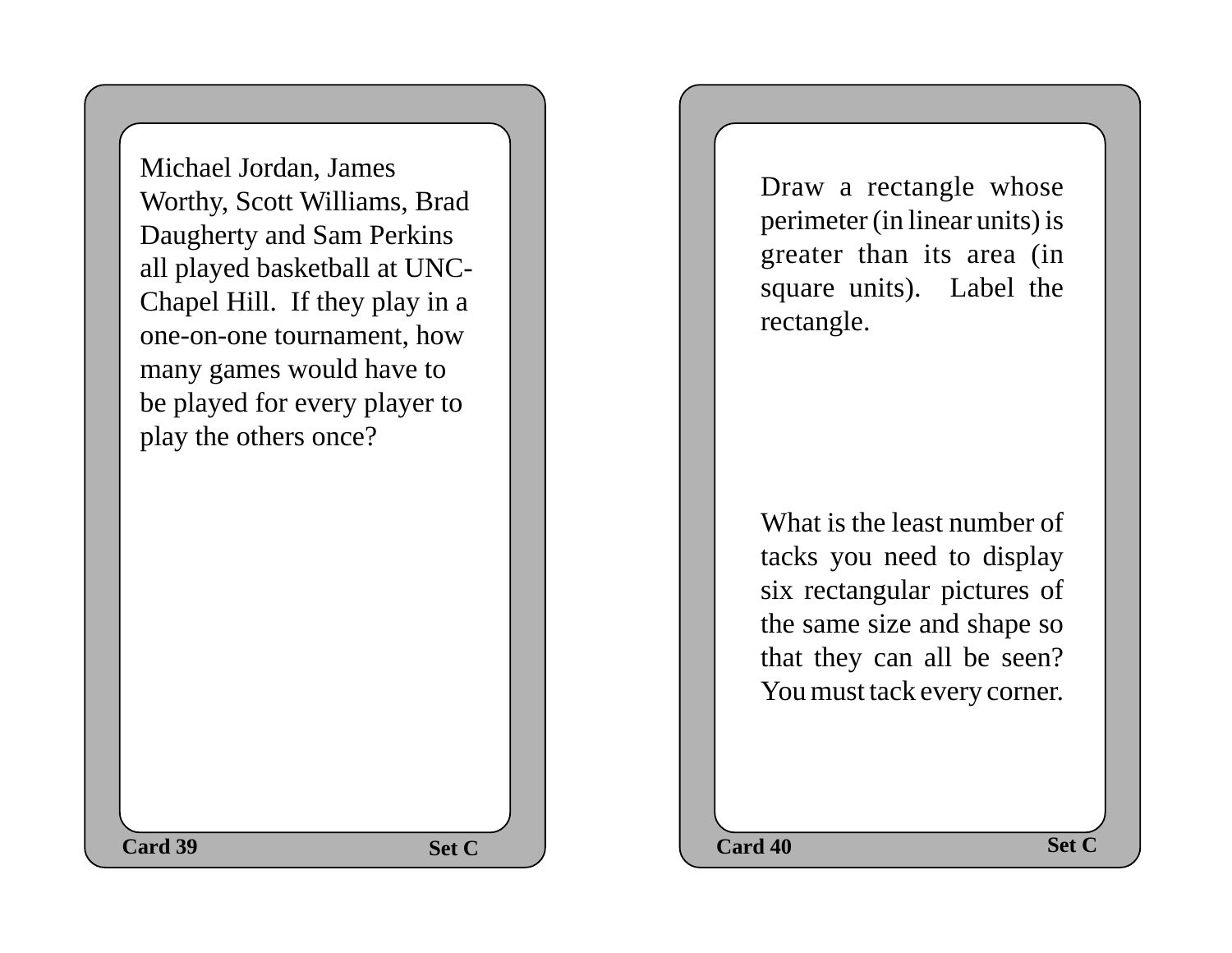Laura's favorite clothes are five sweaters, four skirts, three jackets, two pairs of shoes and one belt. How many ways can Laura wear her favorite clothes without repeating the exact outfit?

Emily's dad pays her for picking strawberries. Each hour she works he increases her pay. The first hour she earns two cents, the second hour four cents, the third hour eight cents, and so on, doubling the amount each hour. How much money will she earn if she works six hours? How much money will she earn after ten hours? How many hours will she need to work to earn at least \$5.00?

**Set C**  $\qquad$  **Card 42 Set C Card 41 Card 42 Card 42**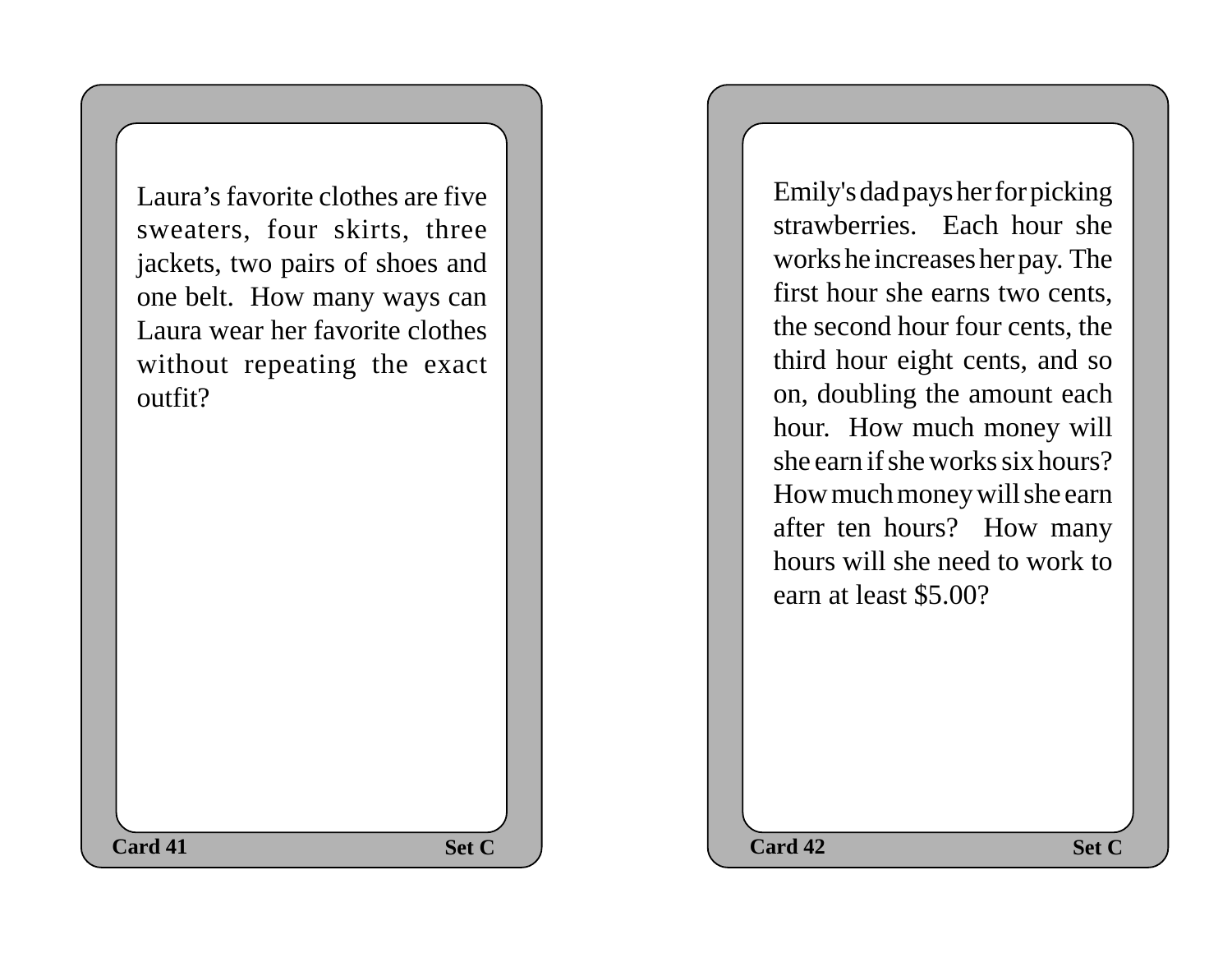Rick, Maria, and Bob have less than 20 tickets for rides at the fair. Rick has more tickets than Maria, and Maria has more than Bob.

Rick gives Bob 3 tickets and Maria gives Bob 2 tickets. Then they all have the same number of tickets for rides. How many tickets did each person start with?

The average of 5 numbers is 28. What would the 6th number have to be to bring the average up to 30?

Anna's average in math is 92. She wants to raise her average to 93 so she will make an A. She is taking a test on Friday. What score will she have to make on the test to raise her average to 93? Do you have sufficient information to solve this problem?

If yes, what is the score? If no, supply any data you need to answer the questions.

**Set C**  $\qquad$  **Card 44 Set C Card 43** Set C  $\qquad$  Card 44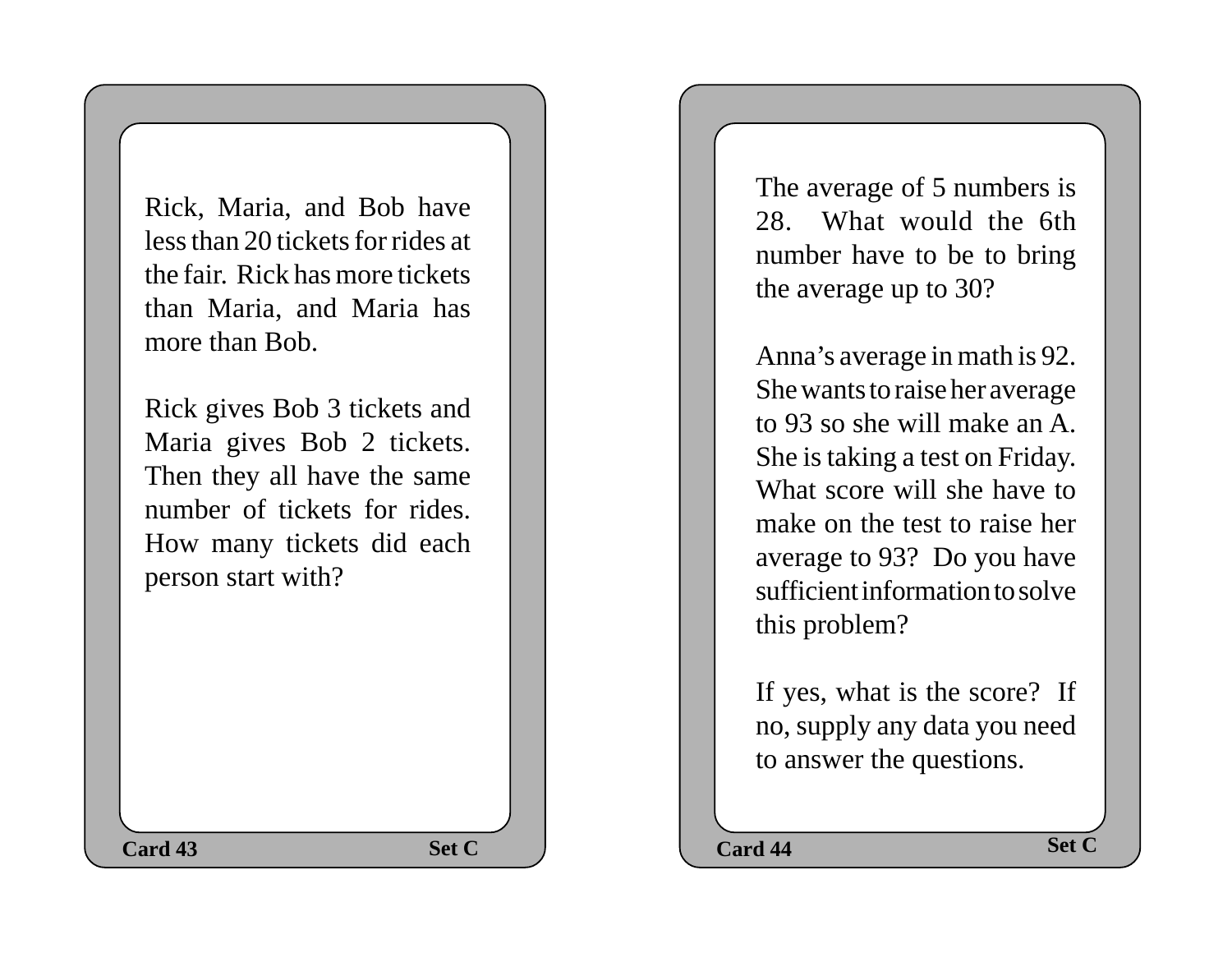On a math test, students score 10 points for every correct answer. One point is deducted for each incorrect answer. If your score is 45, what could your answers (right and wrong) have been?

The Jones family took a 600 mile trip to the mountains last spring and averaged 50 miles per hour on the trip. On the return trip they averaged 55 miles per hour. What was the average speed for the entire trip? What information do you need to have to solve other problems like this? Explain your answers.

**Card 45 Card 46 Card 46 Card 46 Card 46 Card 46**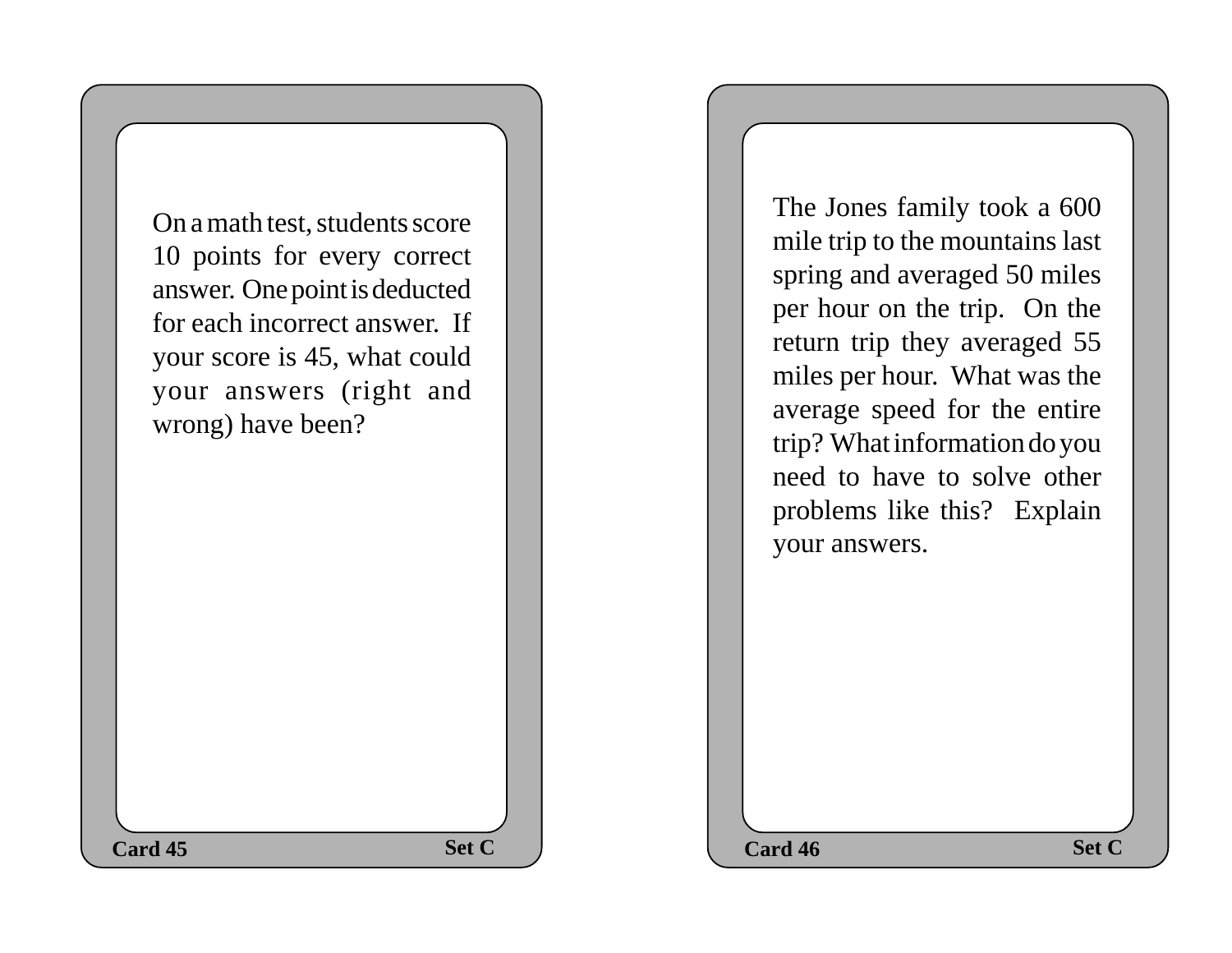

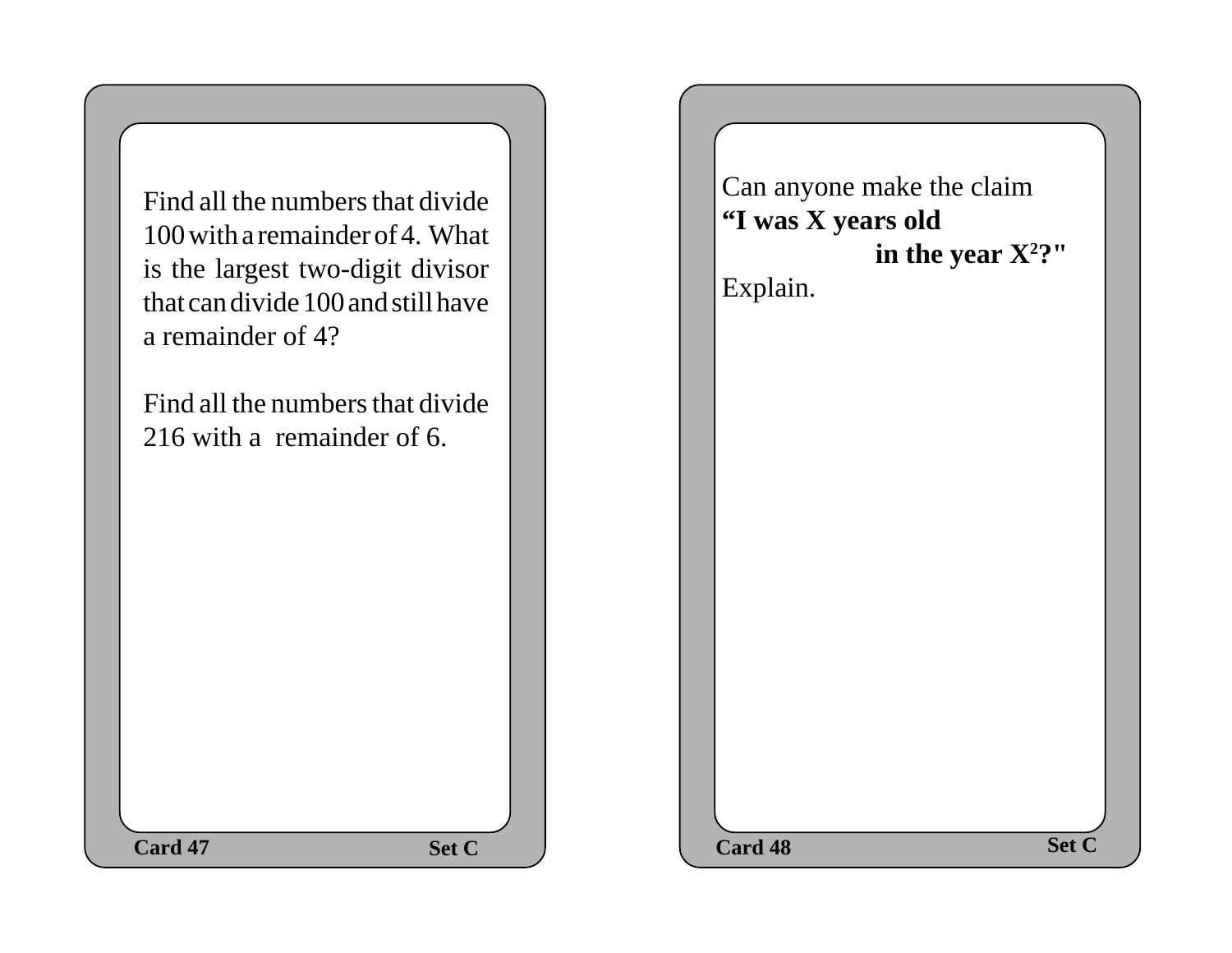**Set C**  $\qquad$  **Card 50 Set C** One section of a book contains six pages. The sum of all the page numbers in the section is 525. What are the page numbers? **Card 49 Card 50 Card 50** 

A camping club took a ten-day camping trip in the mountains. Twelve people signed up for the trip. The club members purchased supplies for the 12 hikers with the understanding that supplies would be divided equally among the twelve on a daily basis. On the morning the hike was to begin, three additional people joined the group but no new provisions were purchased. How long will the supplies last if all 15 hikers receive equal daily supplies? Explain your reasoning.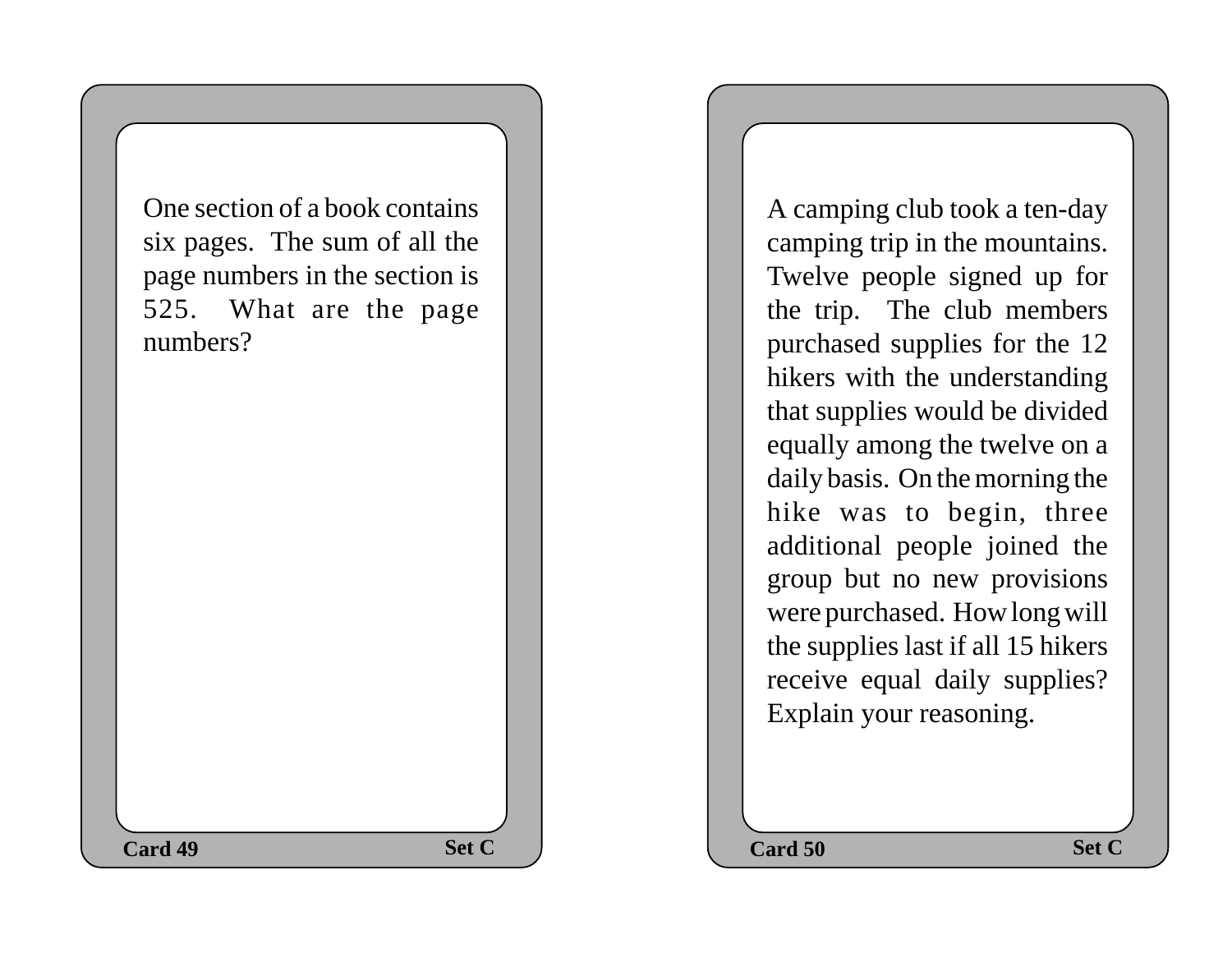Place the numbers 0 - 5 in the boxes so there are no lines connecting consecutive numbers.



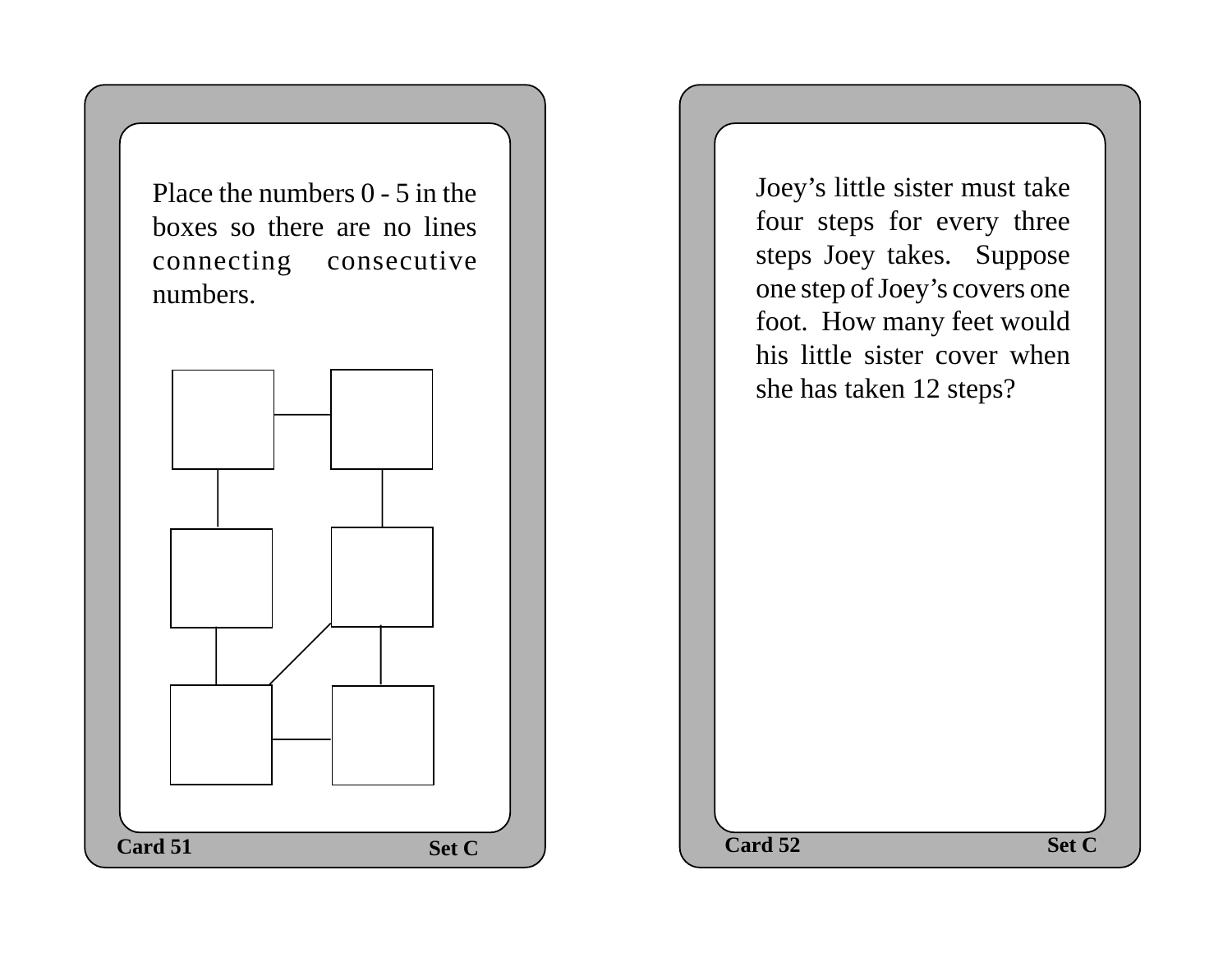At The Pizza Emporium, pizzas are sold by the slice or by the entire pizza. They are trying to decide how to price their 14" pepperoni pizza. How would you complete the chart? Justify your answer.

| One<br>slice | $1 - 3$<br>pizzas | 4 or more<br>pizzas |  | the multiplication facts for<br>9? | ັ     |
|--------------|-------------------|---------------------|--|------------------------------------|-------|
|              |                   |                     |  |                                    |       |
|              |                   |                     |  |                                    |       |
| Card 53      |                   | Set C               |  | Card 54                            | Set C |

Which 3-digit numbers, whose digits are 6, 7, and 8, are evenly divisible by 8?

How is the divisibility test for 9 helpful in remembering the multiplication facts for 9?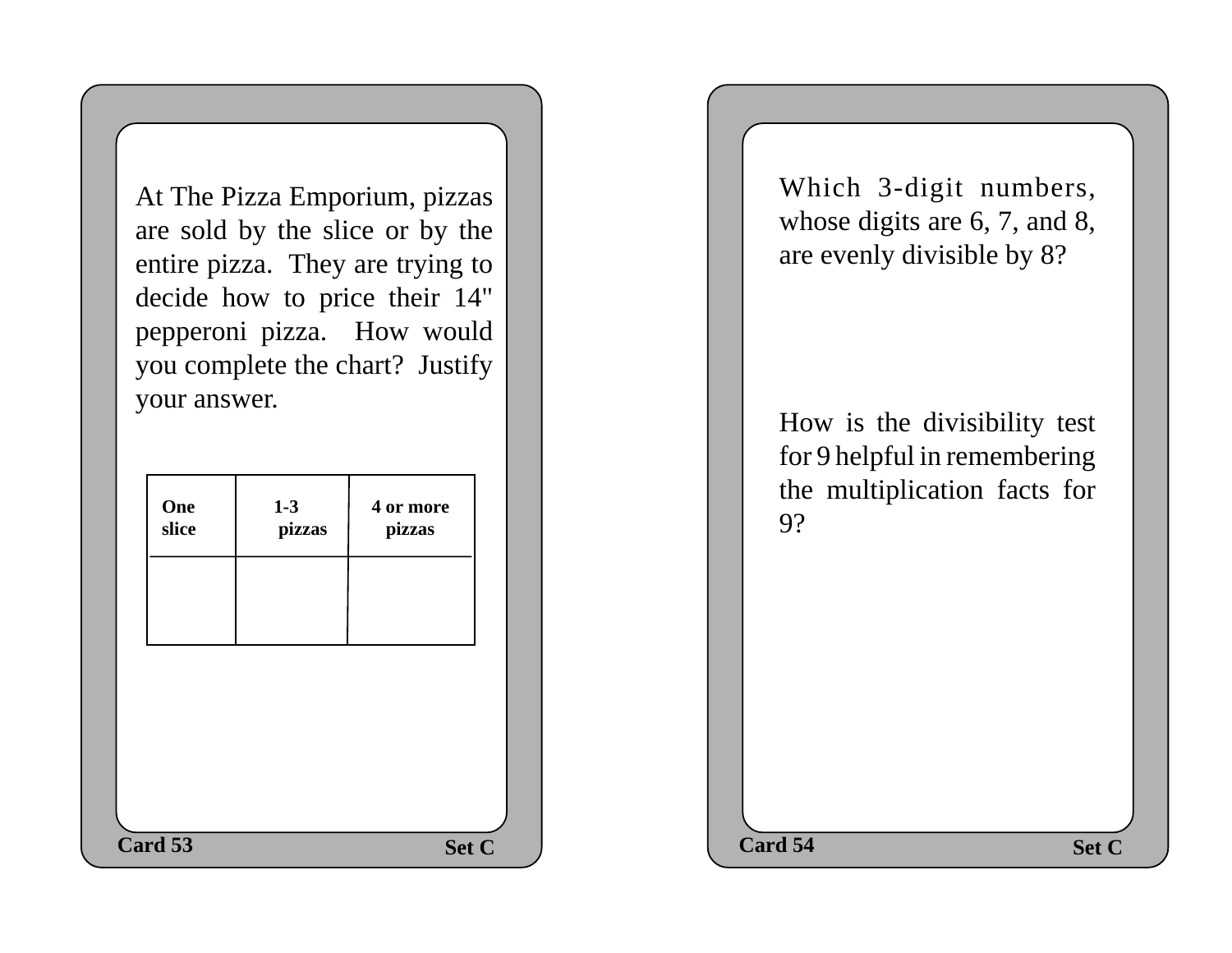The page numbers of a book are numbered consecutively 1 to 300. How many page numbers meet these conditions:

- 1. The page numbers have the digit 5 and are also divisible by 5.
- 2. The page numbers contain the digit 5 but are not divisible by 5.
- 3. The page numbers do not have a 5 but are divisible by 5.

The club house is a rectangle that is 25' by 40' in size. The officers voted to put a 6-foot sidewalk all around the building, leaving a 2-foot space for plants between the building and the sidewalk.

Draw the sketch they might have used to explain their plan and give the perimeter of the outer edge of the sidewalk and the area of the sidewalk itself.

**Set C**  $\qquad$  **Card 56 Set C Card 55** Set C  $\qquad$  Card 56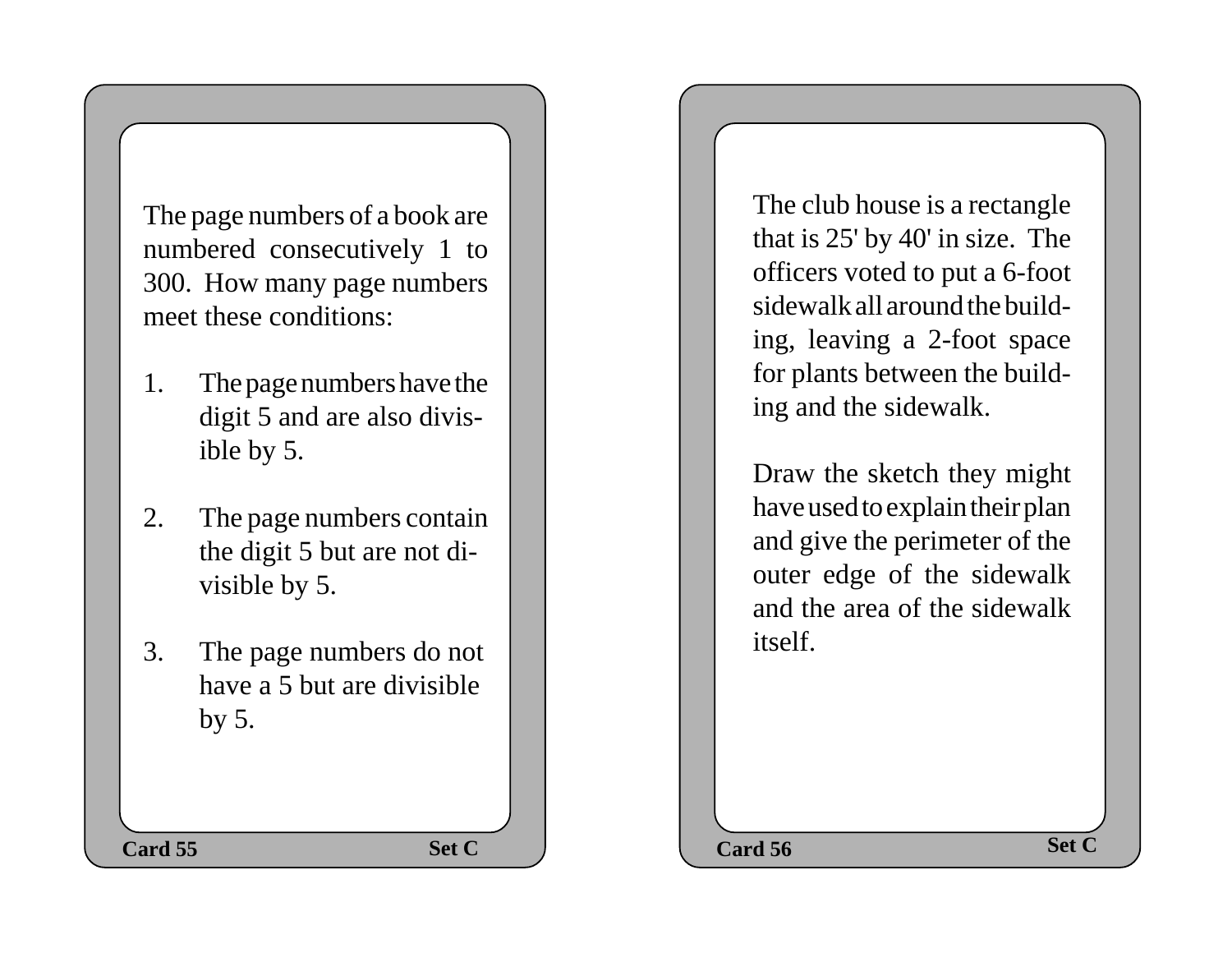Assume that the sides of triangles are limited to whole-number measures. How many different triangles have a perimeter of 12? What kinds of triangles are they? Explain how you determined this.

The boundary of a skating rink is formed a 200-foot

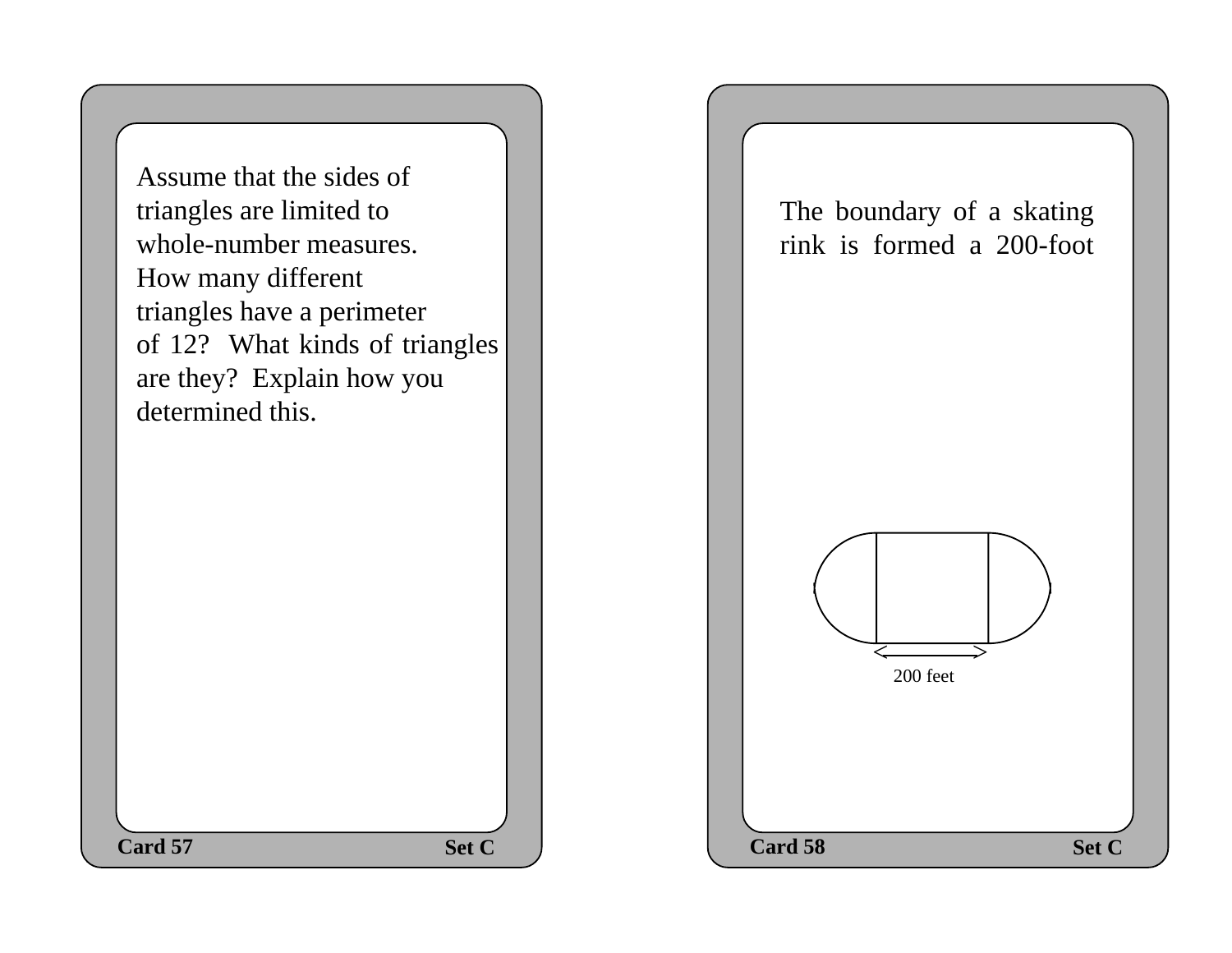The cube below was made by putting together 27 small cubes. The large cube was then dropped into a bucket of blue paint. The cube was removed from the paint and allowed to dry. After the paint dried, the large cube was taken apart again.

- 1. How many small cubes had blue paint on three faces?
- 2. How many of the small cubes were blue on only two faces?
- 3. How many small cubes had paint on exactly one face?
- 4. How many small cubes did not have any paint on them?
- 5. How many faces are painted?



A. Using exactly 50 coins, how can you make change for a dollar bill?

B. If you have 11 coins, what are the possible amounts of money you could have?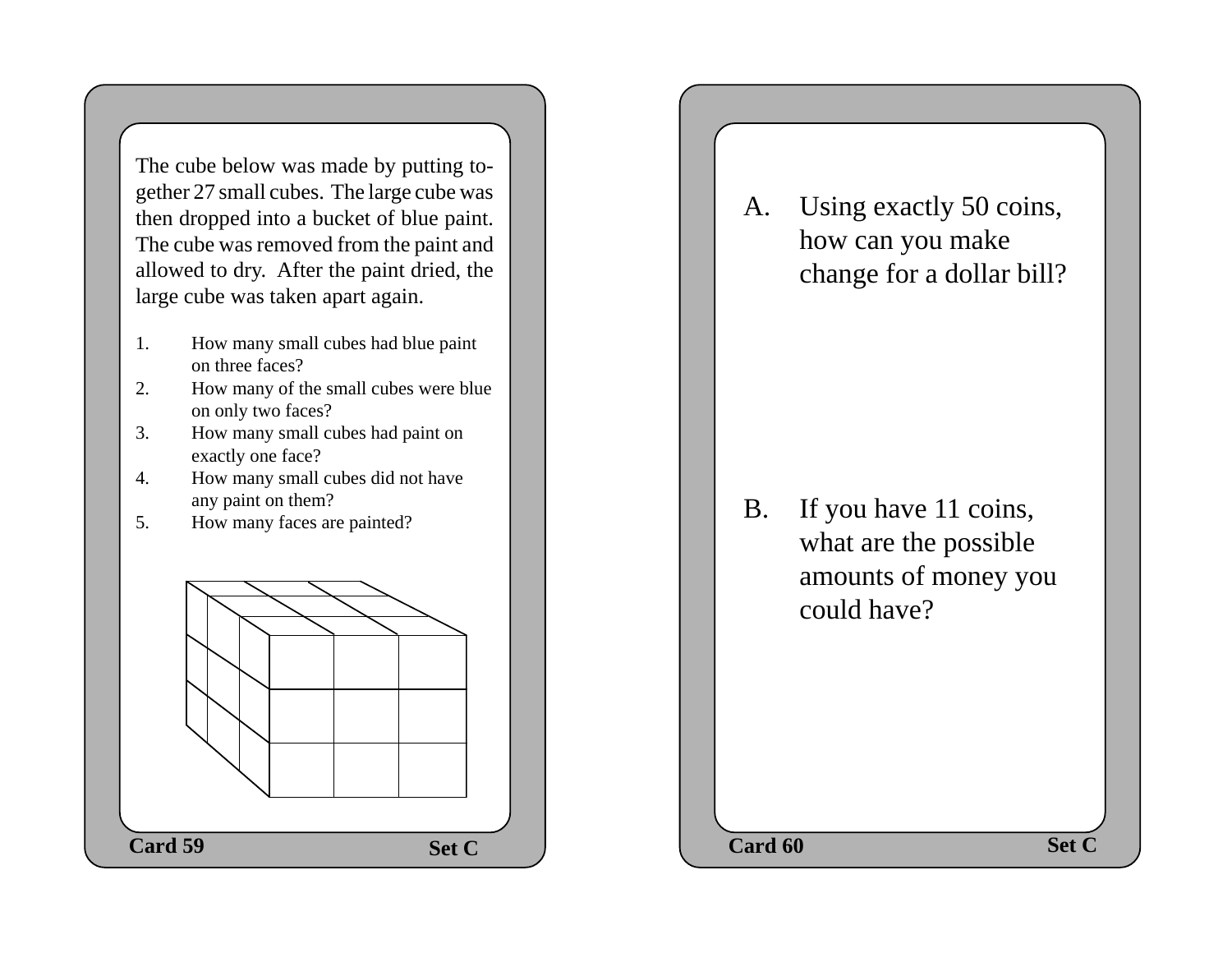If the enrollment of a school is 400, will there always be at least two students in the school whose birthdays fall on the same day of the year? Why or why not?

| Week #         | Letters<br>This Week | Total<br>Letters |
|----------------|----------------------|------------------|
|                | 8                    | 8                |
| $\overline{2}$ | 8                    | 16               |
| 3              | 8                    |                  |
|                | 8                    |                  |

What would this table look like for the first eight weeks?

How many letters were received by the 100th week?

When had 500 letters been received?

**Set C**  $\qquad$  **Card 62 Set C Card 61 Card 62 Card 62 Card 62**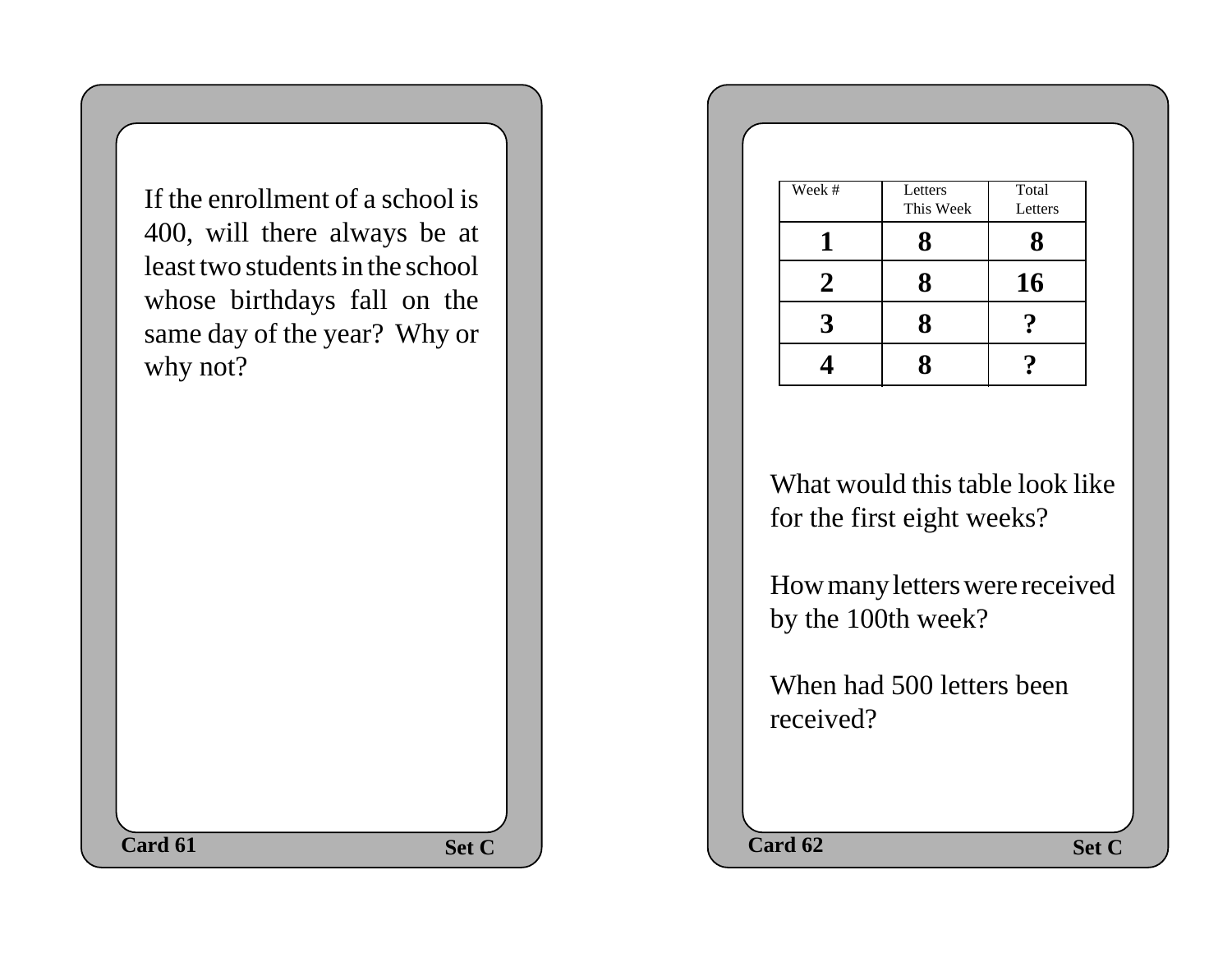| Valentine candy bars were sold      |              |
|-------------------------------------|--------------|
| for \$0.50. After the holiday they  |              |
| were marked down for quick sale     |              |
| and the whole lot sold for \$31.93. |              |
| What was the reduced price of       |              |
| the candy bars?                     |              |
|                                     |              |
|                                     |              |
|                                     |              |
|                                     |              |
|                                     |              |
|                                     |              |
|                                     |              |
|                                     |              |
|                                     |              |
|                                     |              |
|                                     |              |
|                                     |              |
|                                     |              |
| $\overline{\text{Card }63}$         | <b>Set C</b> |
|                                     |              |